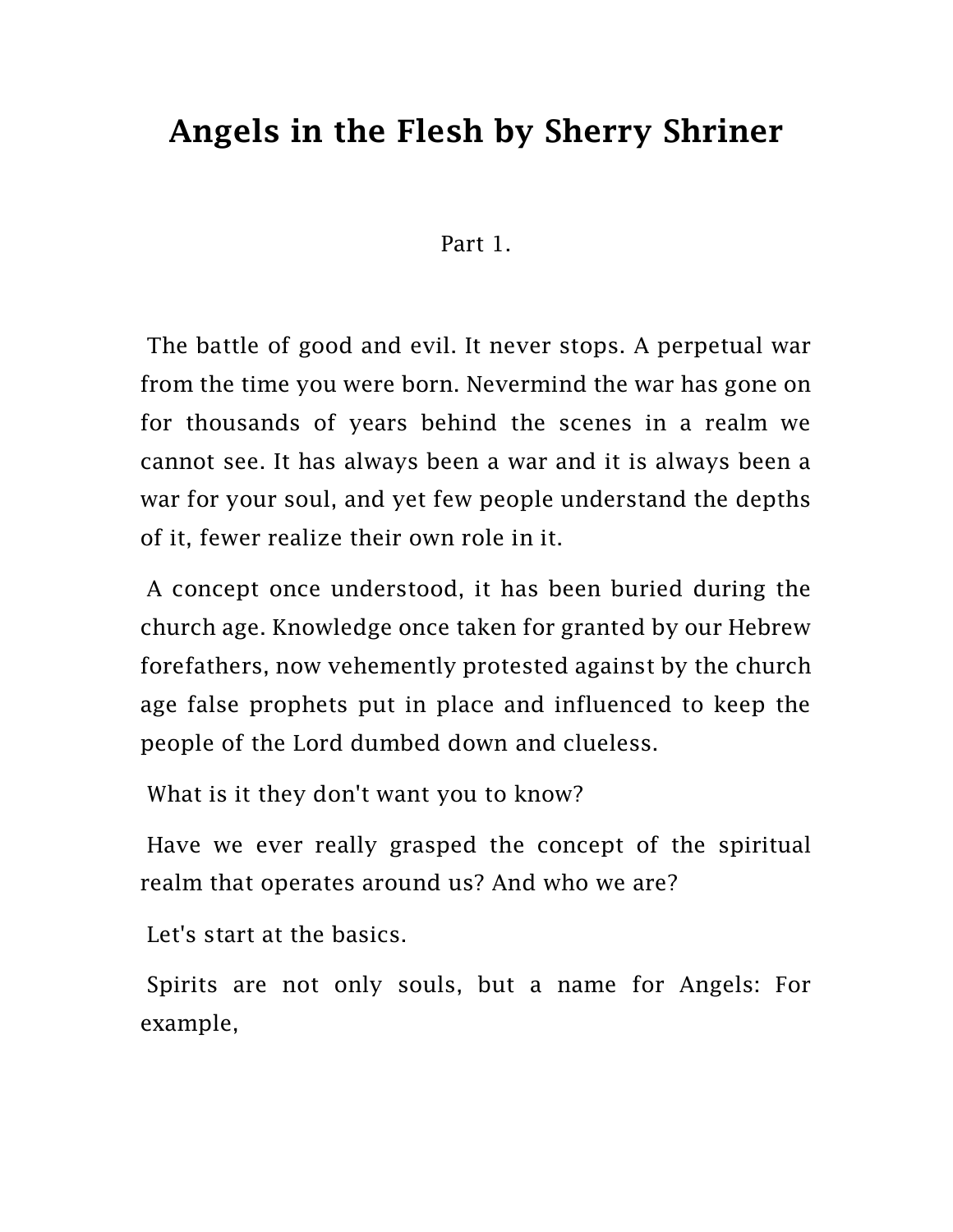Zechariah 6:5 And the angel answered and said unto me, These are the four spirits of the heavens, which go forth from standing before the Lord of all the earth. [We know them through the book of Enoch as Gabriel, Michael, Uriel, and Raphael.]

Revelation 1:4 John to the seven churches which are in Asia: Grace be unto you, and peace, from him which is, and which was, and which is to come; and from the seven Spirits which are before his throne;

Revelation 3:1 And unto the angel of the church in Sardis write; These things saith he that hath the seven Spirits of God, and the seven stars; I know thy works, that thou hast a name that thou livest, and art dead.

Revelation 4:5 And out of the throne proceeded lightnings and thunderings and voices: and[there were seven lamps of fire burning before the throne, which are the seven Spirits of God.

Revelation 5:6 And I beheld, and, lo, in the midst of the throne and of the four beasts, and in the midst of the elders, stood a Lamb as it had been slain, having seven horns and seven eyes, which are the seven Spirits of God sent forth into all the earth.

These Spirits are Angels.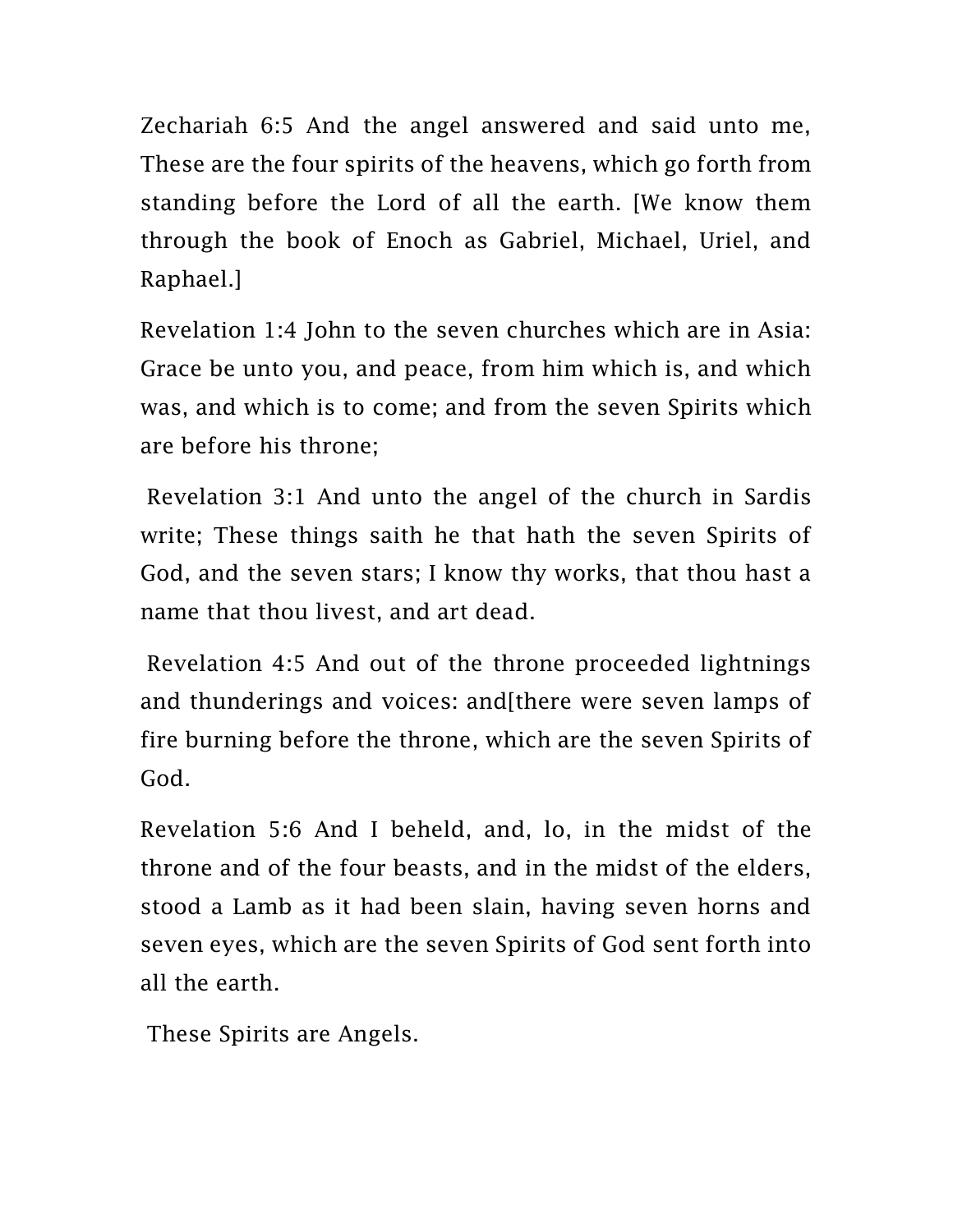Lucifer also has his own spirits, "For they are the spirits of devils, working miracles, which go forth unto the kings of the earth and of the whole world, to gather them to the battle of that great day of God Almighty" Revelation 16:14. These are literal people who work with and for him.

And we were admonished by the Apostle John, "Beloved, believe not every spirit, but try the spirits whether they are of God: because many false prophets are gone out into the world" First John 4:1.

This is something the Lord showed me recently when I was doing a word search on the term Spirits. It all started unraveling before my eyes as He opened my eyes to reveal more of this truth to me. He has been showing me this truth over the past several months through various ways but when it started jumping out at me again during the study on Spirits in the Scriptures recently I knew it was time to reveal it.

The Bible mentions various types of spirits: familiar spirits, unclean spirits (Matthew 10:1), evil spirits (Matthew 8:16), seducing spirits (First Timothy 4:1), angels spirits (Hebrews 1:7), and ministering spirits. Devils are also referred to as spirits (Matthew 8:16) and people are referred to as spirits: "By which also he went and preached unto the spirits in prison" First Peter 3:19.

Yahuwah is the Father of all spirits, the creator: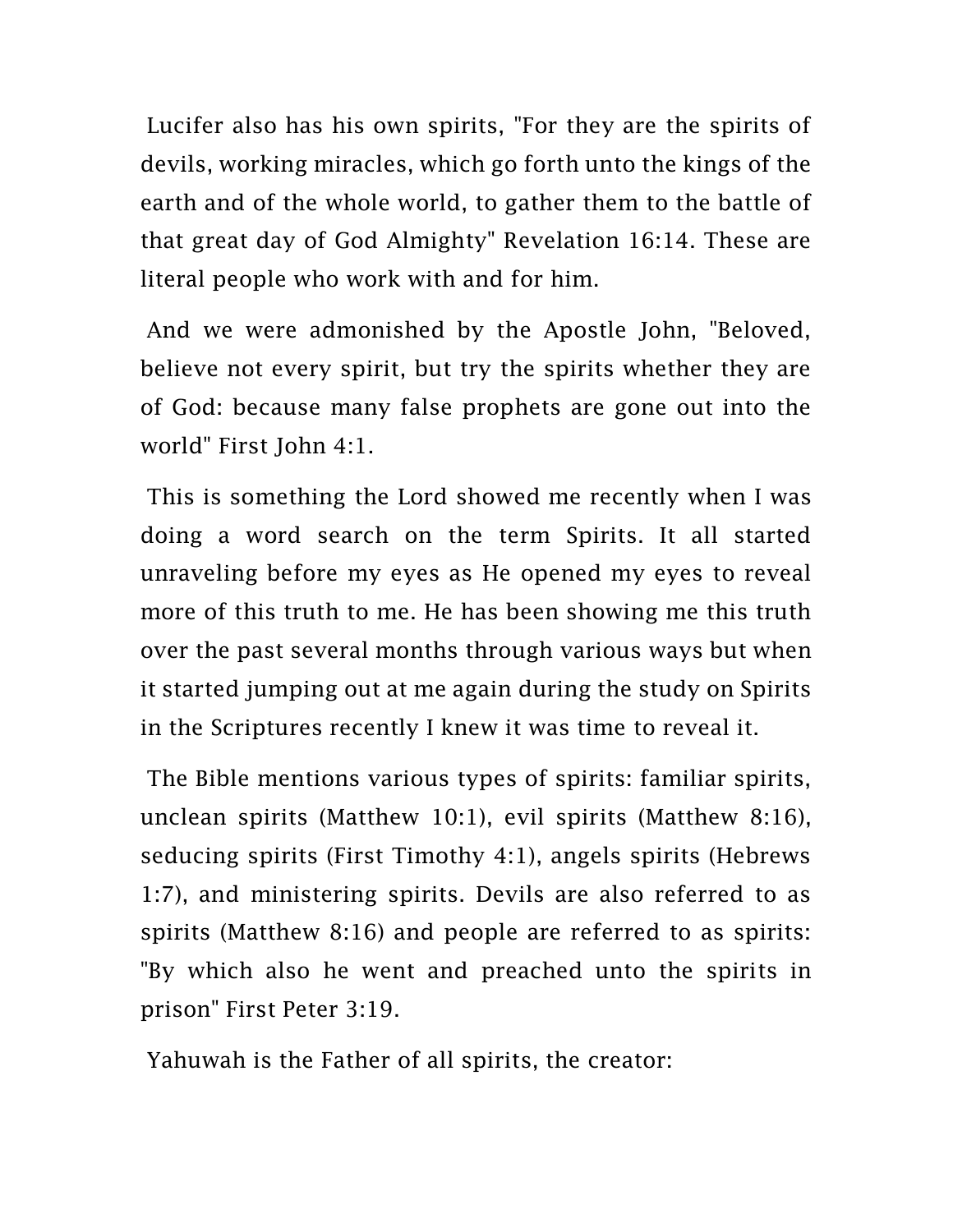Numbers 16:22 And they fell upon their faces, and said, O God, the God of the spirits of all flesh,

Numbers 27:16 Let the LORD, the God of the spirits of all flesh,

Hebrews 12:9 Furthermore we have had fathers of our flesh which corrected [us], and we gave [them] reverence: shall we not much rather be in subjection unto the Father of spirits, and live?

A spirit is a human soul that has left the body. It also is another name for angels. Angels don't have flesh bodies. However they can appear in human form when necessary and still be spirits. When Jesus arose from the dead He was a Spirit, yet he mingled with the apostles and others for 40 days before He ascended into heaven. He had a body that looked human, it just wasn't one made of flesh. Angels have appeared to humans such as Abraham, Lot, and the Scriptures say we can entertain angels and be unaware of it. Although they look human, can eat and drink like humans, they are not human bodies and they have supernatural capabilities.

It is Yahuwah who created and creates spirits. When angels rebel against Him they become fallen angels and lose their first estate which is called heaven. Heaven is where the angels reside or have access to. It is their home. When they rebel against the Most High they are kicked out and must make their home somewhere else until they are judged for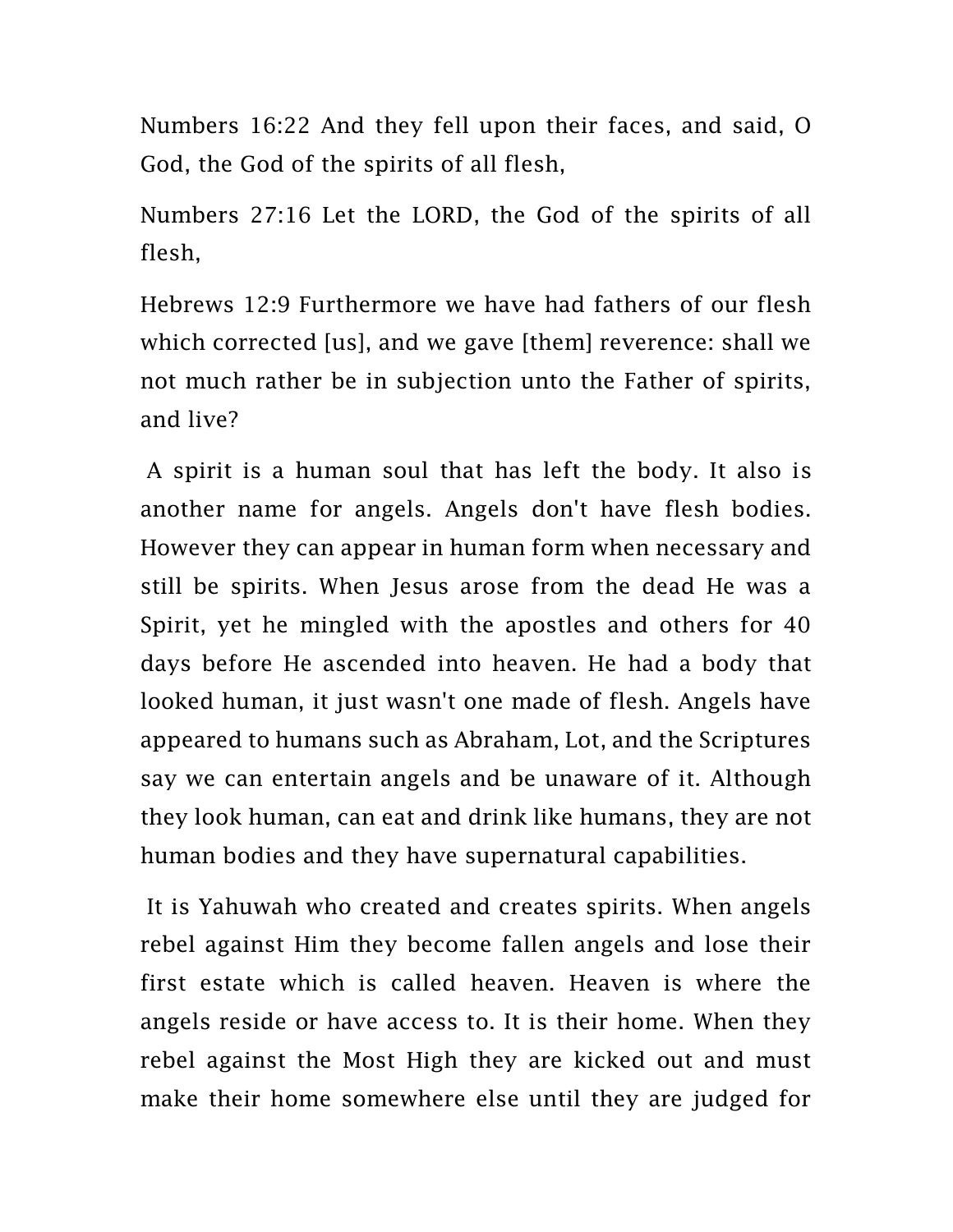their rebellion. Some are judged right away, others are allowed to wait until the end of the age for their judgment.

As humans, we have souls which are our spirits, they are one in the same, they never die, however they live in a flesh body that does. The body will die but the spirit or soul will live on forever. A human is not immortal, but a spirit is.

According to Strong's dictionary a soul is a living, breathing being with life in the blood. It is a person himself or herself, the inner being of that person, their mind, emotions, it is what makes you, you. It is also your spirit. Strong says a spirit is the power by which the human being feels, thinks, decides, the vital principal by which the body is animated, the soul. The spirit and the soul are the same thing. Put inside of flesh, they become what we call a human, what the Lord refers to as mankind.

The Lord never refers to His creation as humans, but mankind. Man made in His kind of image. Mankind. Human is a pagan term for the sun god. Therefore mankind are spirits and angels placed in flesh or what most call human bodies.

What most people don't realize is that there are good spirits and angels of God put in flesh bodies and there are bad spirits and angels of Lucifer placed in flesh bodies.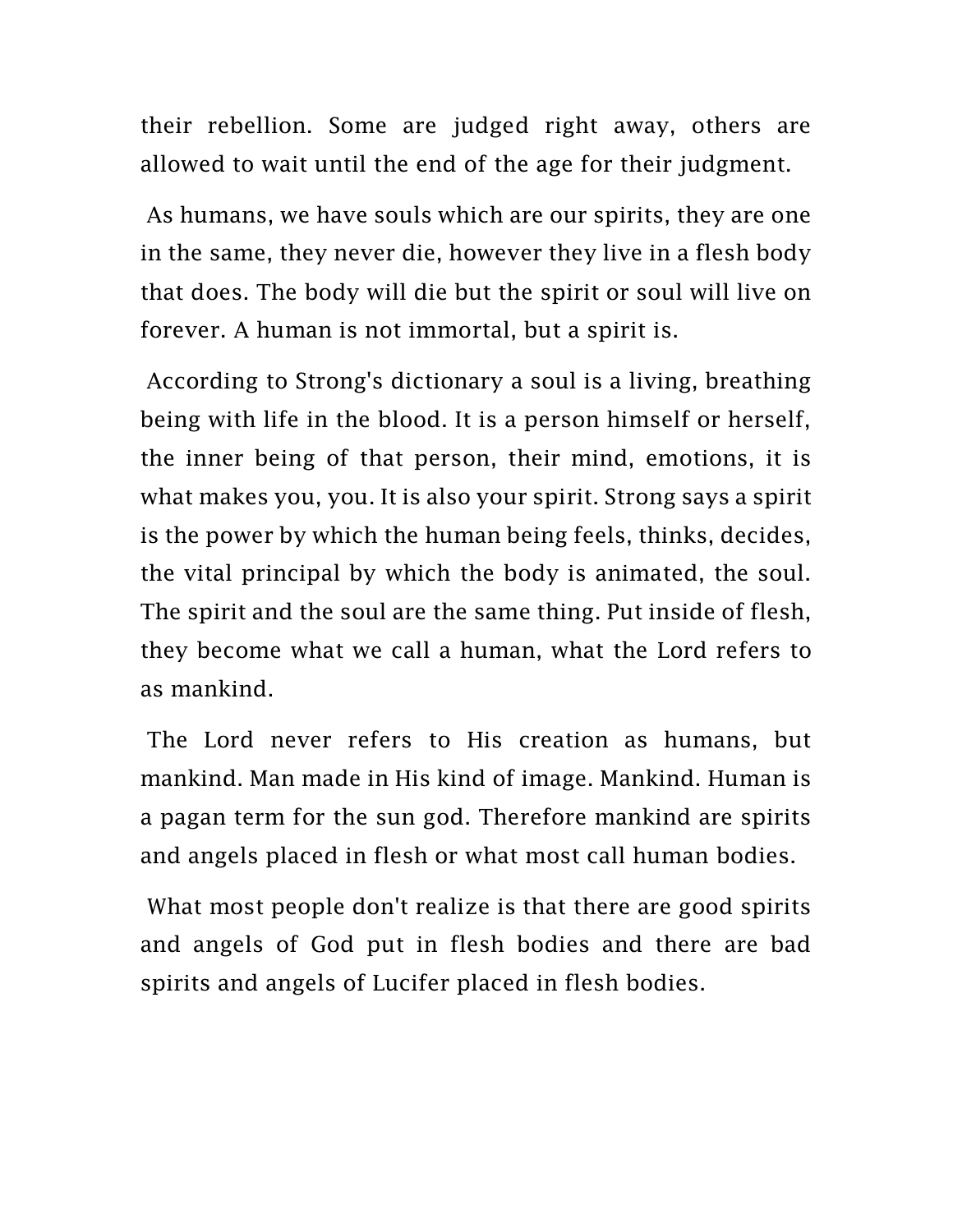Have we all existed before as spirits or angels and then placed into a fleshly body? Or are we a new creation put in a flesh body? I think either one can happen.

Those born from above, are Yahuwah's.

Which means, not all are born from above.

Only those with His Spirit can be redeemed, those born from above.

John 3:3 Jesus answered and said unto him, Verily, verily, I say unto thee, Except a man be born again, he cannot see the kingdom of God.

John 3:7 Marvel not that I said unto thee, Ye must be born again.

In the Greek this should have been translated "born from above" and not "born again." In the Strong's the term born again means from above, from a higher place, of things which come from heaven or God, from the first, from the beginning, from the very first, and anew, over again. In other words, it should read, "except a man be born from above, he cannot see the kingdom of God" and "ye must be born from above."

The Apostle Peter says, "Being born again, not of corruptible seed, but of incorruptible, by the word of God, which liveth and abideth for ever" First Peter 1:23. Those from Yahuwah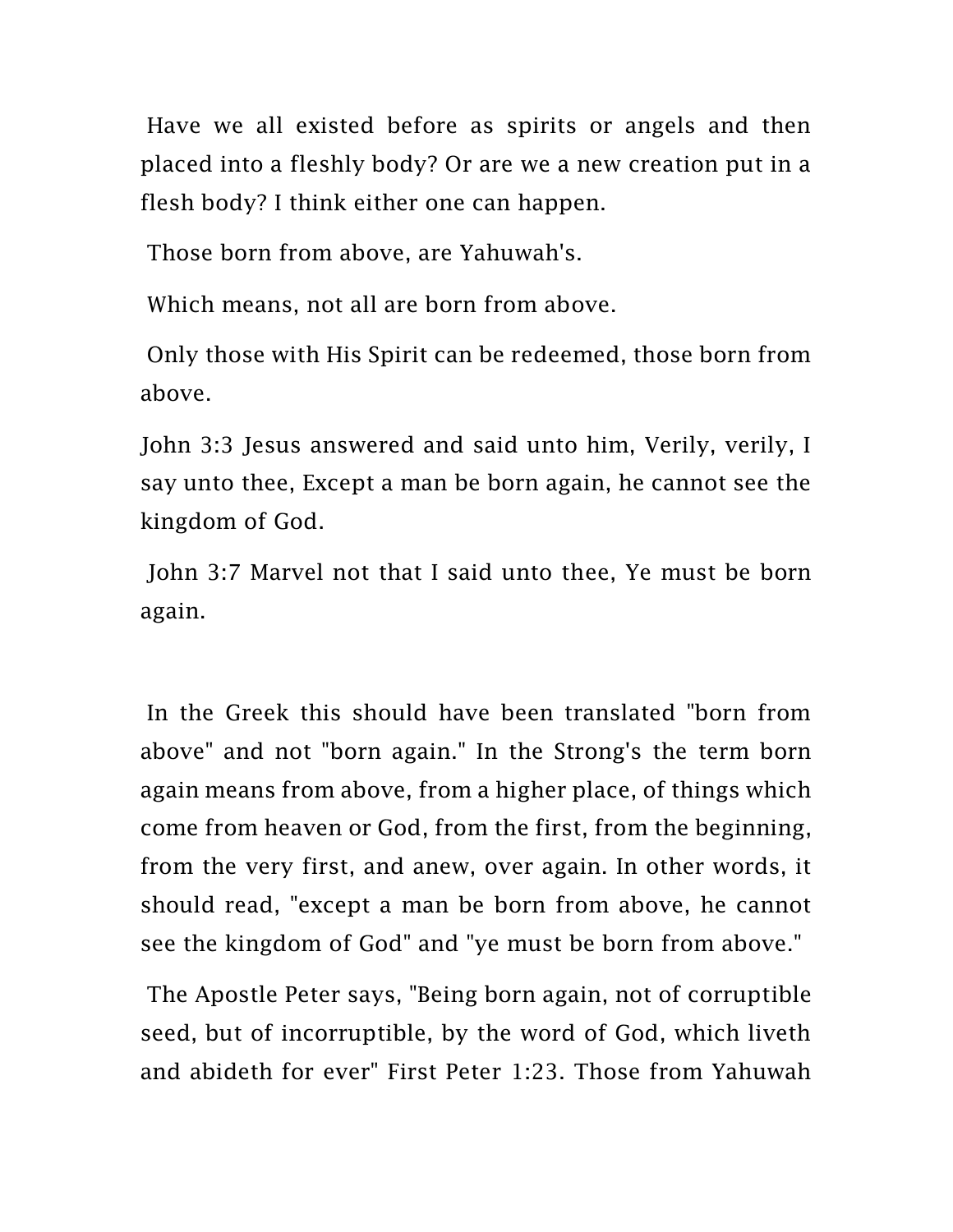and redeemed in Him are those that are born from above by incorruptible seed.

Which means, there are those walking among us today, who cannot be redeemed, because they were sent here by Lucifer himself and of corruptible seed. In other words, they are of his lineage or they are one of his spirits (angels) placed in a human body to do his will.

You have to remember Lucifer mimmicks and copies everything Yahuwah does and Yahuwah allows it to serve His own purposes.

It explains how some people can be inherently wicked and evil and think nothing of it. They do not have a consciousness of the Most High or of the things of heaven, or of good things. Evil and wickedness is what rules them. They are from the underworld to begin with. They are from their father, the devil. Some are sent by Lucifer directly for a specific purpose or reason. In the Hebrew Masoretic text the name of Saul itself means "underworld, borrowed." There are many sent by him who aren't named the name of Saul directly, but it is interesting that the one dominant Saul of our time is Saul of Tarsus who changed his name to Paul to hide his identity.

This whole understanding of Spirits clears up and confirms even more what people believe as my most controversial teachings, the Serpent seedline offspring and the Satanic infiltration of Saul-Paul-Satan into the church. I love how the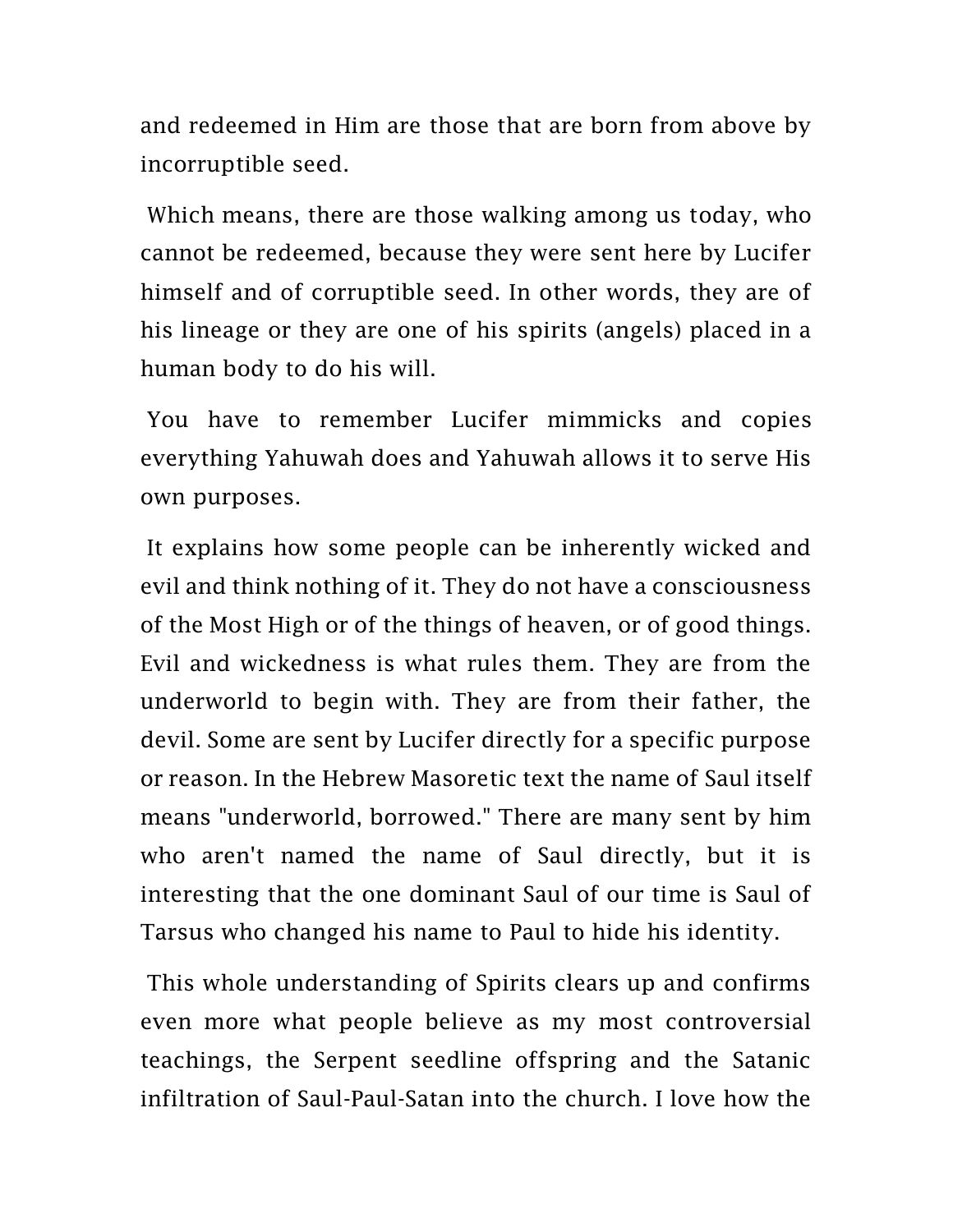Lord works, He always brings things back into a circle. A piece here, a piece there, then back again with more pieces to fit into the puzzle.

In my article entitled "The Serpent Seedline:Edomite Jews and the Sons of Cain" I talked about the two different groups of people throughout the Bible and our past, present, and future. Those who are elected to grace while the other is elected for wrath and destruction. These are two specific groups with two specific elections and only they can hold these elections, no one else is like them.

Are all those born into a specific family seedline corruptible or incorruptible? No. Although it may sound like it means just that, it does not mean that all. That would be like saying all those born into a cursed seedline are doomed for hell and all those born into Yahuwah's chosen seedline are awarded heaven.

There are three major aspects that come into play at all times in regarding all things. The choices Yahuwah makes, the choices Lucifer makes, and the individual choices we make.

Esau was born of a good seedline but he chose to go the way of the wicked. Just as those born of cursed seedlines can choose to go the way of the righteous. Do we choose or are we chosen ahead of time to do exactly what we do? Yahuwah knows the end from the beginning and He knows those who are His and those who are not because He knows exactly what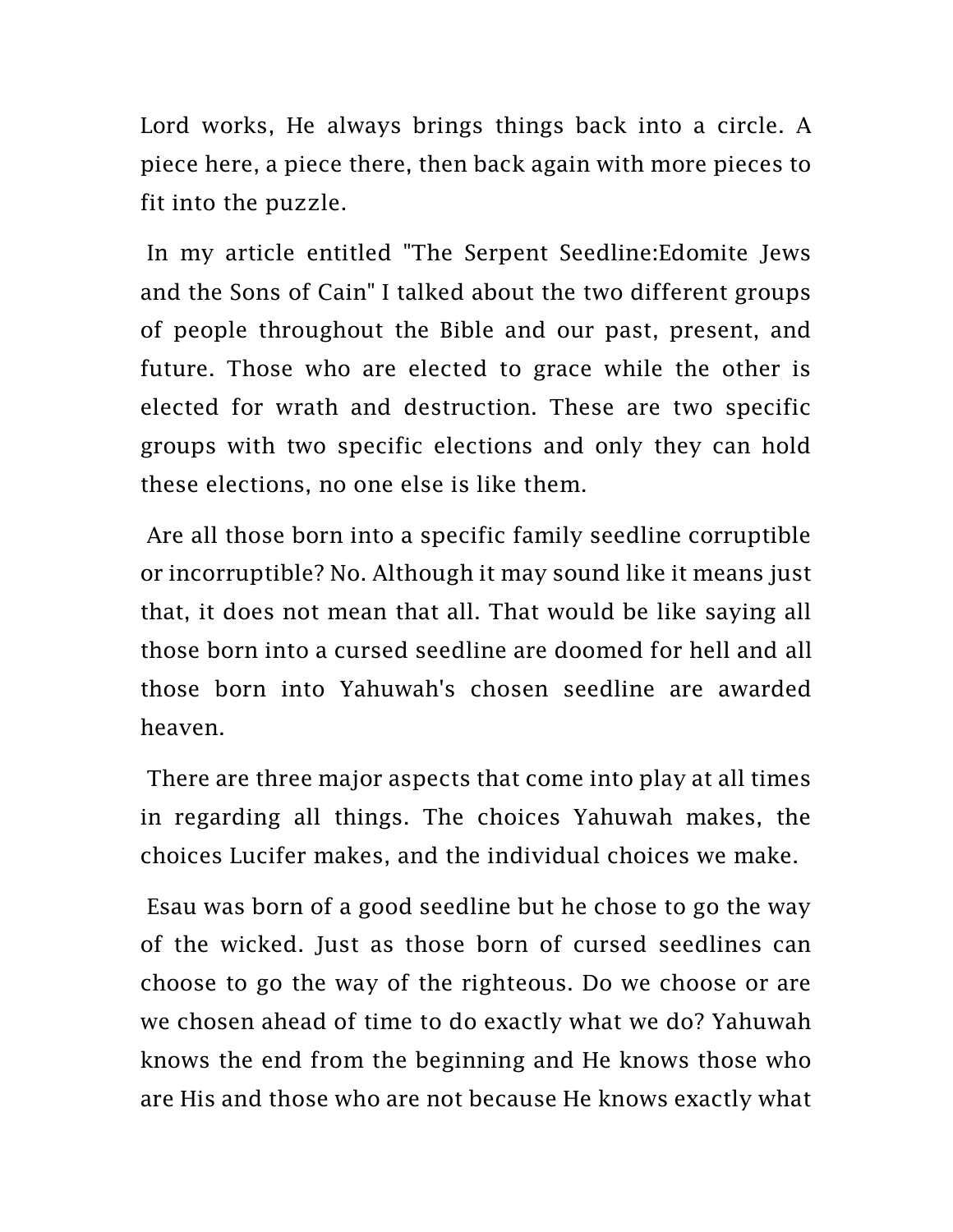is going to happen. And He places His chosen vessels of honor anywhere He wants to, good or bad seedline. And Lucifer will do the same thing, except his vessels are of dishonor.

In other words, Yahuwah can and does places chosen vessels of honor throughout the offspring of His children and of Lucifer's. And Lucifer does the same thing.

We have the children of Israel, the children of Cain, and the Gentile nations who are judged in how they treat the children of Israel. Can they be redeemed? Yes if they adopt Yahuwah as their Most High God and accept and receive His salvation and they are born from above, they are one of His spirits to begin with. Remember His Spirits are everywhere, placed in all nations, but those of His must choose Him of their own free will. Being a spirit from above doesn't ensure salvation, you must choose Him.

What I have been led to believe based on Scripture is that there are three major seedlines of people in this world today. Those directly of Yah, those directly of Satan, and gentiles, the other nations inbred and created from hybrid offspring from the other two lines and carried out throughout the centuries. There are many nations of people considered as Gentiles back in the earlier days, those who were not Israelite, and not all of those lines were purposeful offspring from Lucifer either. They are hybrid races, mixtures from both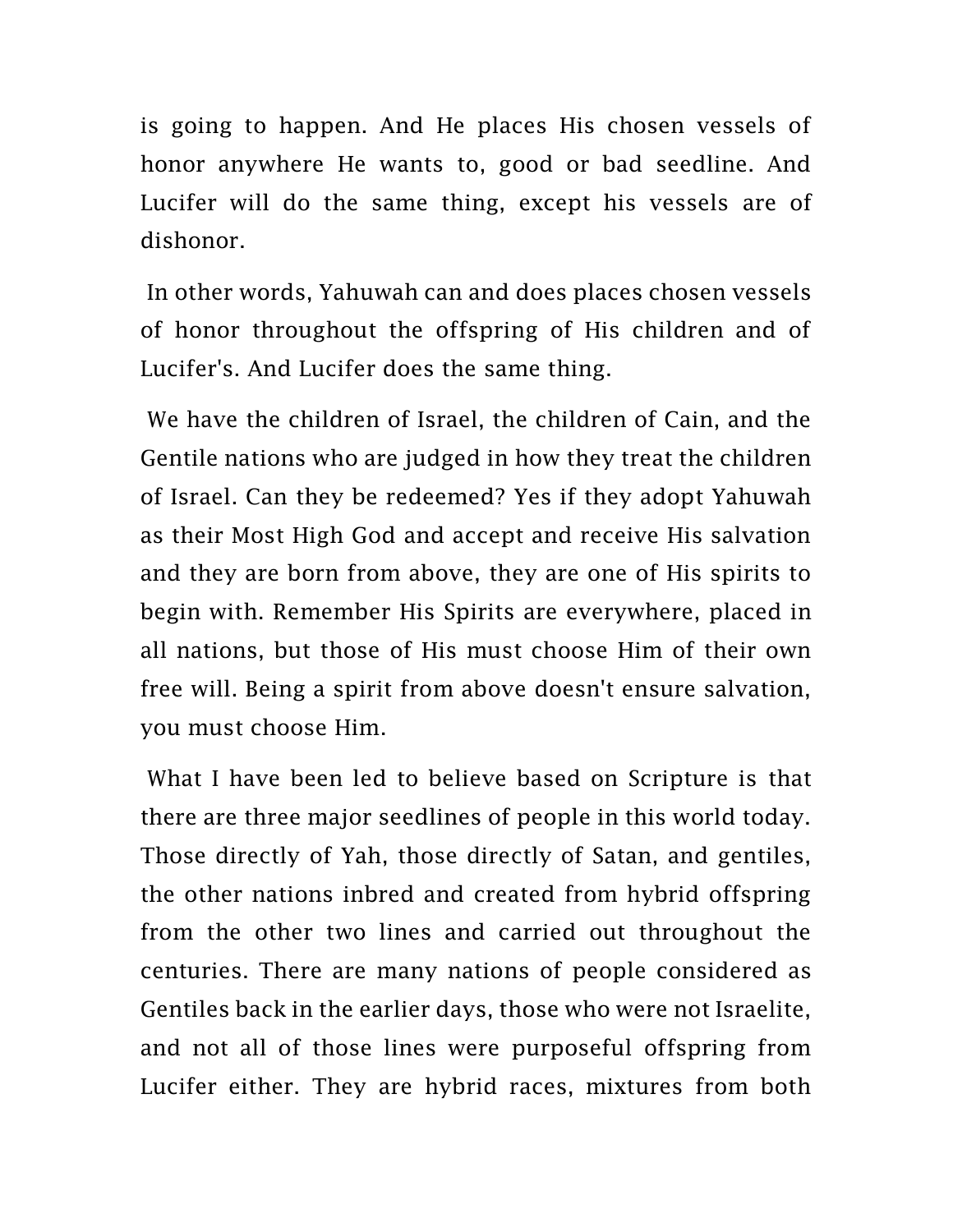lines and whose continuity just grew and spread out throughout the ages. It is these nations who are judged at the end of the tribulation period in how they treated the Israelites, Yahuwah's chosen seedline.

Most people don't realize that we are Israel. We didn't replace Israel, we ARE Israel. There were 14 tribes spread out among the earth. The Jews in rule in Israel today are not real Jews, refer to Revelation 2:9 and 3:9.

On this earth, there is a perpetual war between the children of Father, the Most High, and the children of Lucifer. Lucifer can corrupt Yahuwah's people and Yahuwah can call out those He placed in Lucifer's offspring leading them to salvation.

Lucifer can place his spirit in people, just as Yahuwah does. We saw what happened to Judas who betrayed Jesus, Yahushua, born of corruptible seed (did not I call 12 of you and one of you is a devil?") and we've been having to deal with Saul, born of corruptible seed, and how he has infiltrated and destroyed the churches and Christianity with false doctrines as a servant from Satan.

There are many brought to this earth for specific reasons. To fulfill certain roles and assignments, both for Yahuwah and Lucifer.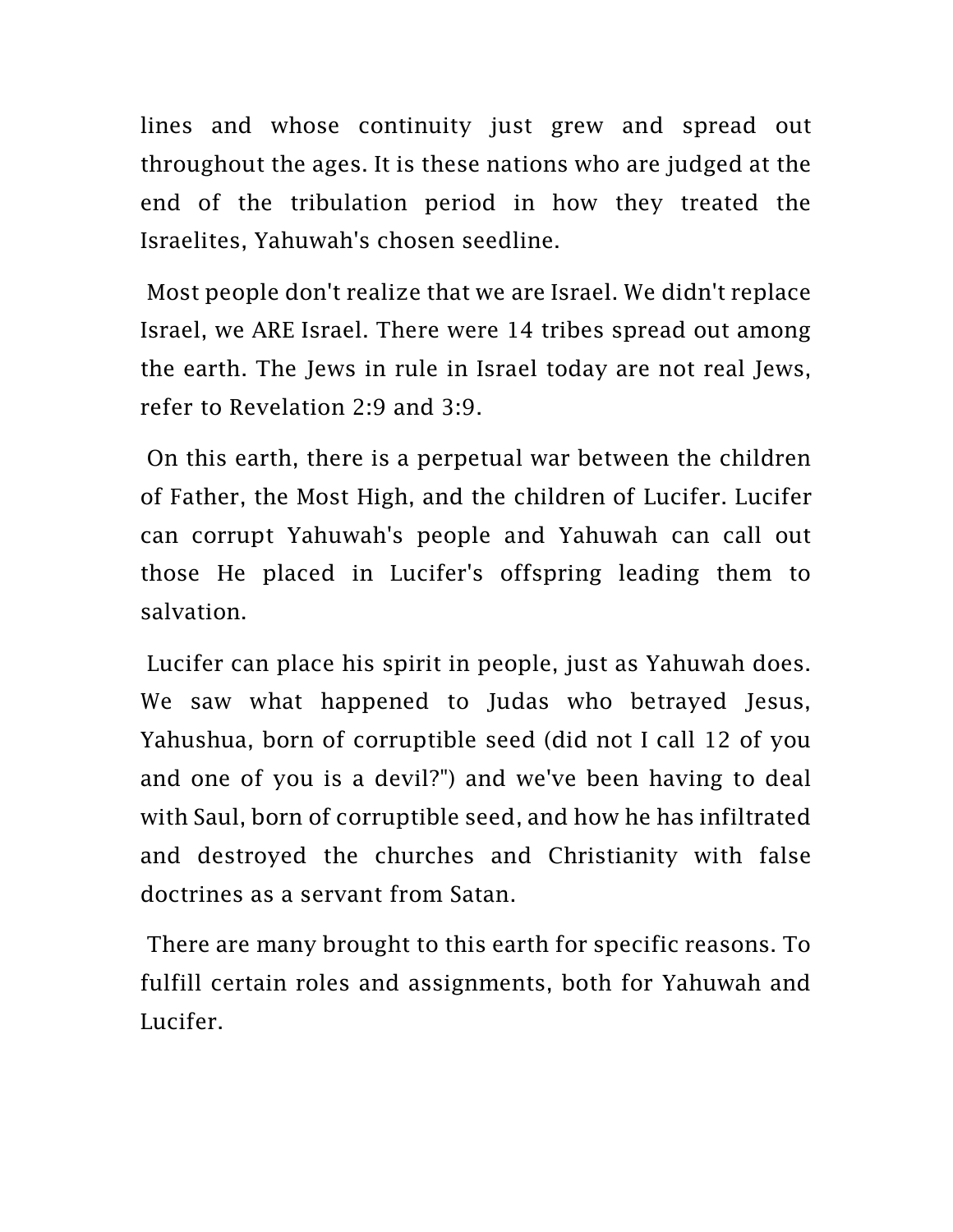Yahuwah told the Prophet Jeremiah He knew him before He was born. Because He sent Jeremiah here with a specific role to fulfill. In fact many of His people were chosen ahead of time to come here when they did to fulfill a specific purpose. They were begotten from above and then sent here on earth to live in flesh bodies.

Those who choose to serve Satan do so because he is their father. The Antichrist and False Prophet will be those sent of him to do his will on earth. They are borrowed from the underworld and put here in human flesh to fulfill these roles.

Once you realize how it is, then some of you can stop thinking of how mean the Lord is for causing the False Prophet and Antichrist to be born just to burn in the lake of fire later. They were of Satan to begin with and unredeemable. When they were born his spirit was placed inside them, not Yahuwah's. And these people don't want redeemed, they hate the Most High as much as their father the devil does. Do not pity these haters of Yahuwah, rather pray for their judgment! Lucifer's spirits placed in these people are the same angels who rebelled against the Most High during Lucifer's rebellion in the previous civilization now coming back to earth to help him do it again!

The church is soft on evil. They may as well lay a pillow out and welcome mat for those who do evil. Why? Because they misinterpret Scriptures.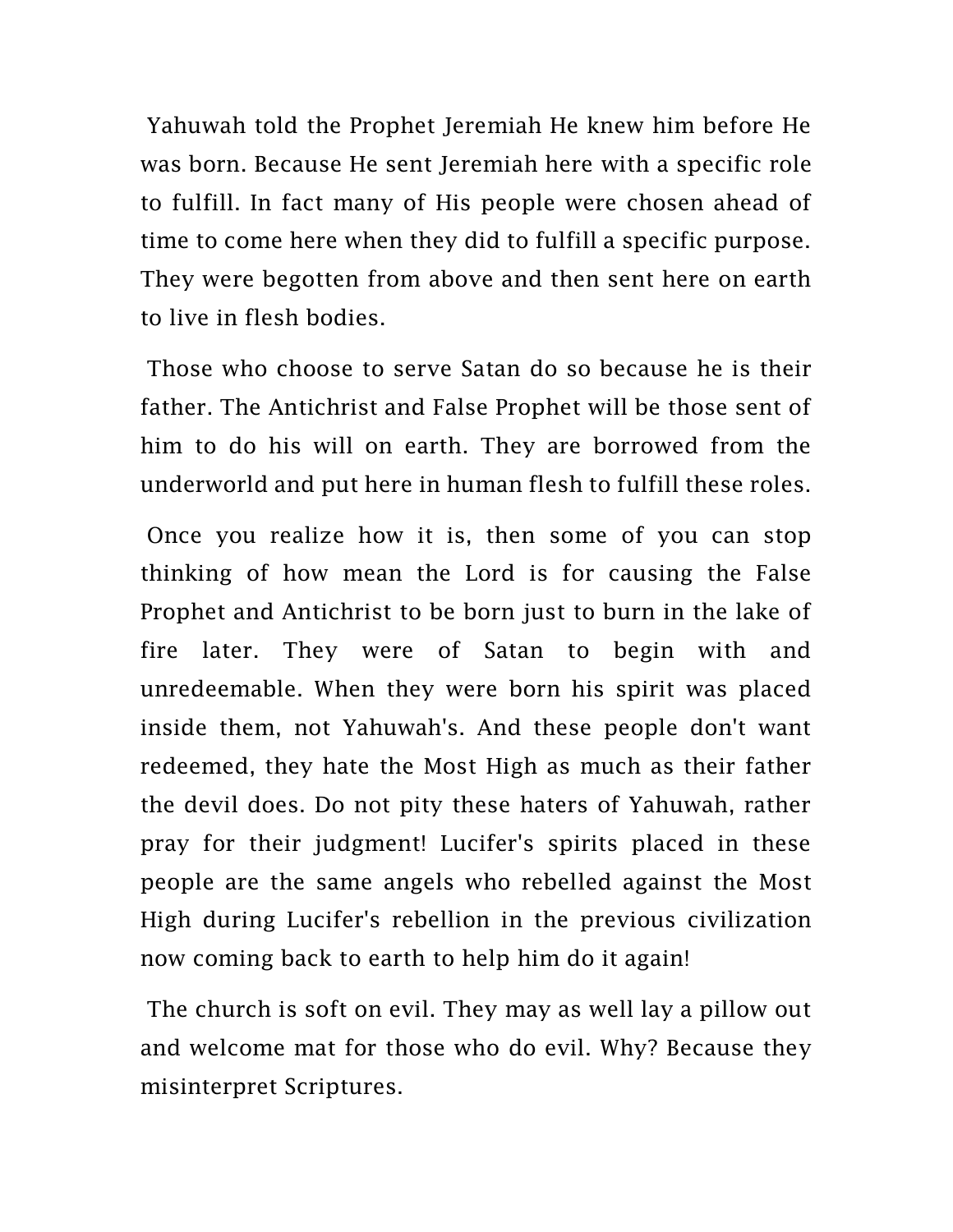Yahushua called Satan's seed fools and vipers, to be cast into the lake of fire. He didn't mince words with them or feign love toward them. He knew what and who they were. And He made a distinction between Satan's seed and those who were redeemable, even with the Gentiles. He offered His salvation to the Gentiles, He will not cast aside anyone who seeks Him. But He knows the born from below serpent seeds will never seek His redemption and it was those He spoke against openly during His ministry here.

Born from below. Angels who rebelled against the Most High in the past and re-born through human flesh to serve Lucifer's purposes again, this time as humans.

Born from above. Angels who love the Most High and are sent down here to be re-born through human flesh to serve His purposes and fulfill a calling for Him as humans. There are people, begotten from the beginning as angels to fulfill certain roles on earth as humans. Are all people born today begotten from the beginning and actually at one time served as angels in heaven? I don't think so. I could be wrong but I don't think so. I think there are certain people He has sent down here on purpose to fulfill a certain role and when they die(d) they went or go back up to be with Him.

This is a truth that is part of the ancient wisdom and mysteries that mankind once knew. Yahuwah told me there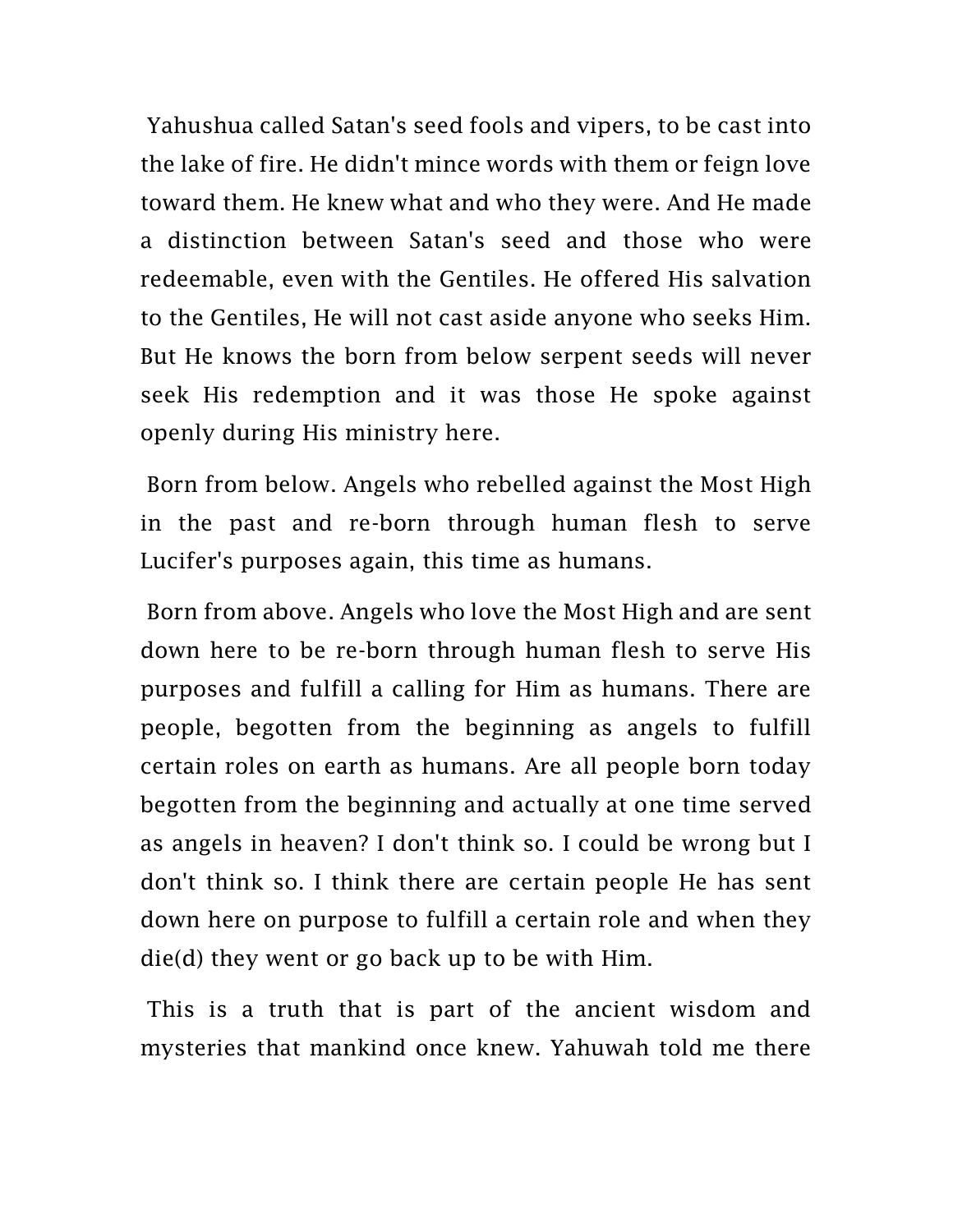are many things in the Scriptures that we have been blinded to.

Angels in human flesh. Good and bad angels with roles to play in these last days. It is a war between God and Satan, between heaven and hell.

Yahuwah is revealing to some of His people their former names and even ranks in heaven. So is Lucifer. He is gathering his own people together for the final onslaught against Yahuwah's chosen. So this information is going to start coming out and just because the churches ignore it doesn't mean it is not true, it means they are doing their usual job of suppressing the truth. The Whores of Babylon. Lucifer doesn't want Yahuwah's people to seek Him to know if they are an angel in flesh with a specific calling and purpose. He wants them to stay ignorant of who and what they are so they don't fulfill it.

Seek the Lord, the Most High for the truth, to confirm or reject what I am saying Himself. Don't allow Lucifer to keep you in division, anger, and bickering with your brethren just so you stay in the dark. Yahuwah has revealed this truth to me and has many more things to reveal to me if there is time. If I have time. Be diligent and seek Him in all things and ask Him every day to reveal the truth to you in all things.

The war is on. Many of Satan's know who they are. Many of Yahuwah's know who they are. Yahuwah's army seeks to build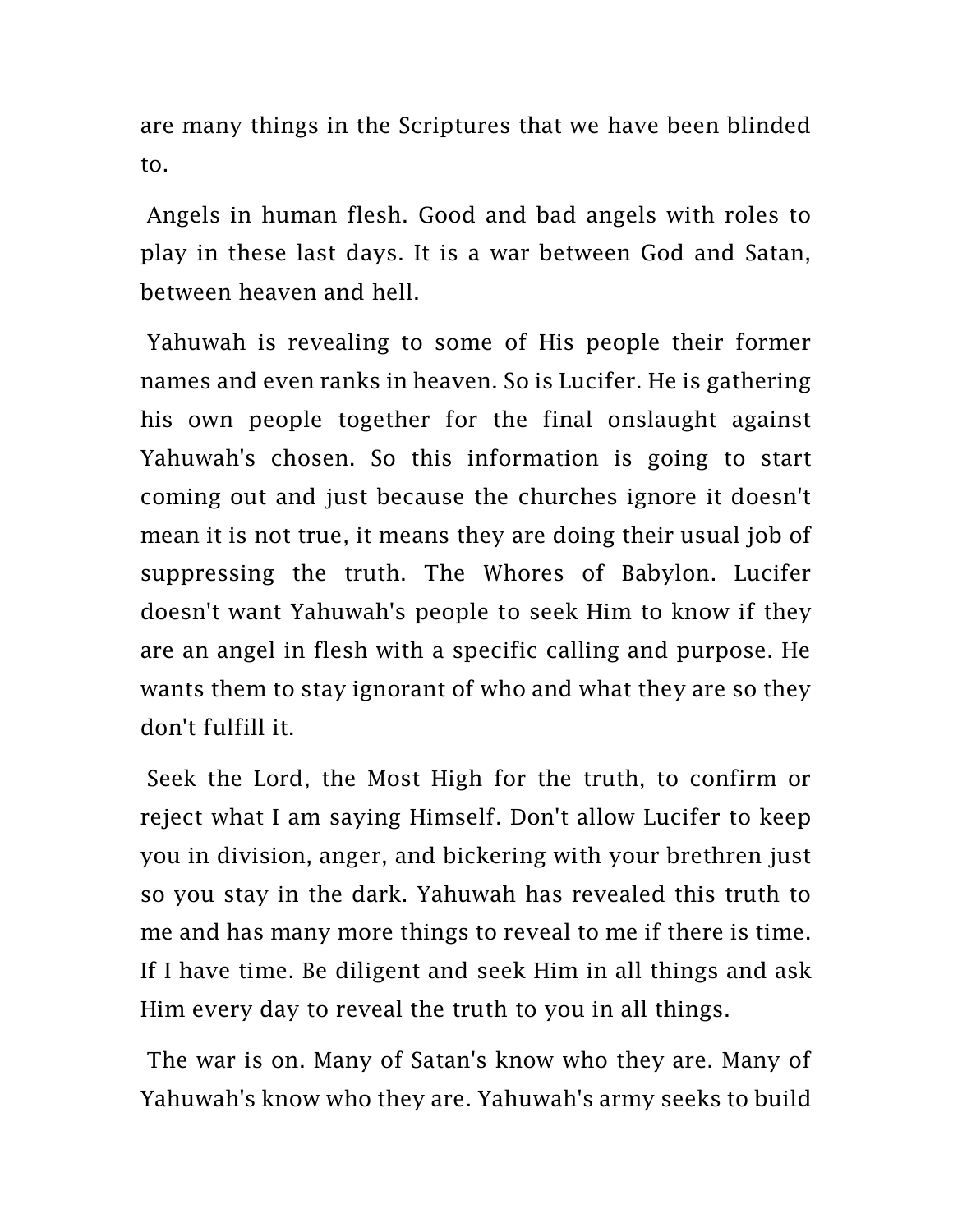and edify Him, to preach and teach His truth and prepare His people for what is ahead. They are good shepherds and take care of His flock and serve Him. Satan seeks to destroy Yahuwah's people, to fleece them and hold them in bondage to false doctrines, guile and witchcraft and idolatry.

Test the spirits-angels in human flesh - whether they be of God. Seek HIM. He who denies Jesus Christ, Yahushua came in the flesh (and died on the cross for the redemption of mankind) is an Antichrist.

"He that hath hath an ear let him hear what the Spirit saith unto the churches; To him that overcometh will I give to eat of the hidden manna and will give him a white stone and in the stone a new name written , which no man knoweth saving he that receiveth it" Revelation 2:17.

For those who hold steadfast to the faith, even unto death, they will be given a new name in heaven. In the Strong's a name can signify one's rank and authority, it can also describe their works and interests.

This is your new name as a heavenly being. The former things of earth over time will be forgotten.

From what we do know of heaven now and those in it, they are spirits, angels who serve the Most High day and night. There is no time there. They just serve Him continually with whatever rank and assignment they are given. And since our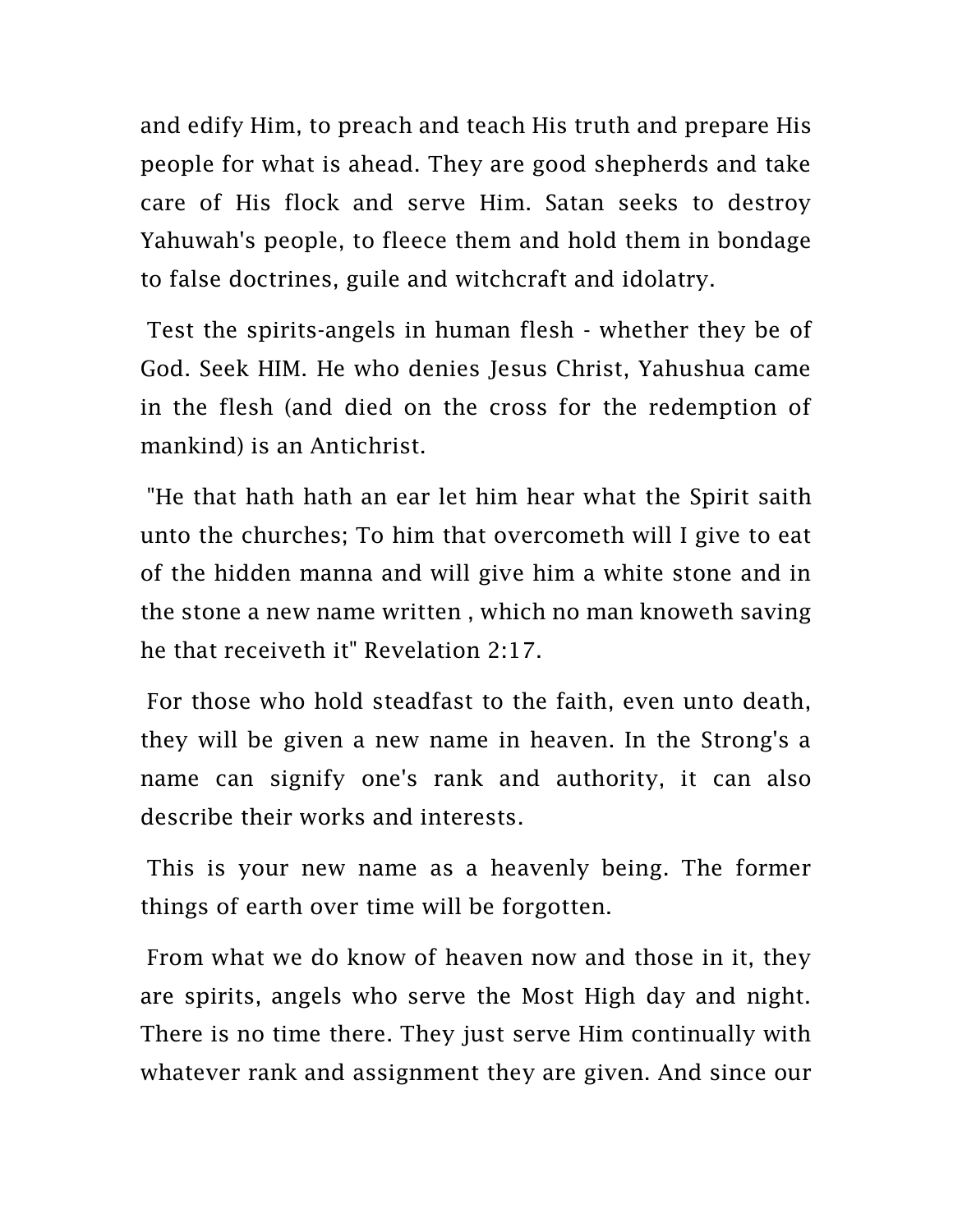awards are based on our works and faithfulness to Him then it stands to reason those in heaven now could have at one time been in our own shoes. Perhaps not all, but maybe so.

What if, previous civilizations on earth were themselves cycles of a beginning and an end, a beginning and an end. Beings were created by Yahuwah to live here, and through each cycle the same war imposed on them all, a war of good and evil.

All beings are created with free will. Even angels can use their free will to abandon heaven and Yahuwah. He holds no one a prisoner.

Earth is much older than most suspect. Re-created and replenished after cycles of creations.

The Lord said "I am going to reveal a mystery" which means a truth we haven't known before. But it's funny because I have had these thoughts for years now. And now He's bringing them back up and expounding on them more as I write this.

Let's go back to the previous civilization, which was really, another cycle here on planet Earth. There were many cities, Atlantis and Lemuria were just two of them. The most intriguing are the long-neck ancient Egyptians. And then there were some on the other side of the world we have little knowledge of, if any.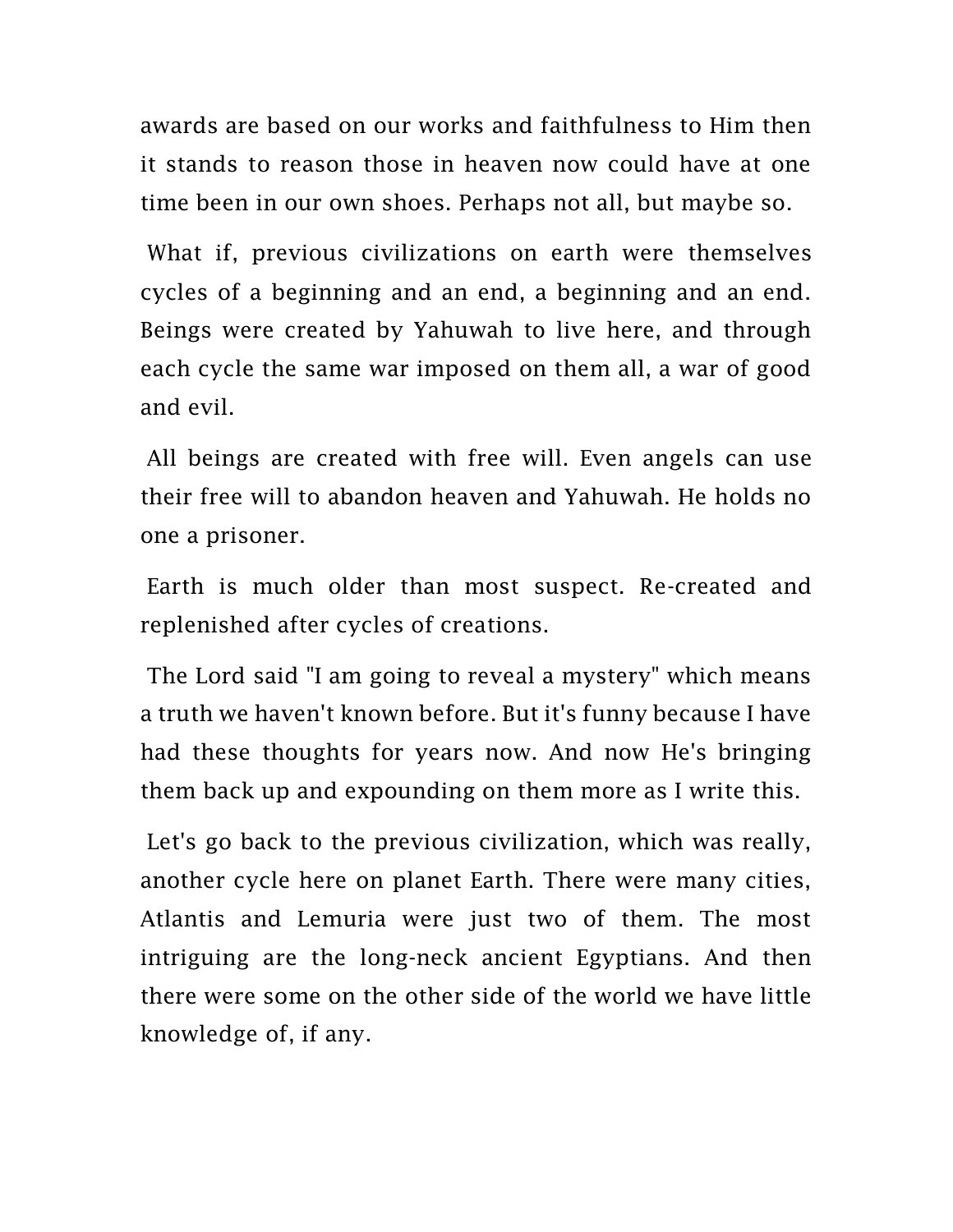They lived much like we do, except they were far more advanced. They could travel to the other planets, which also had cities on them. Inter-planetary trade was common, much like we have with importing and exporting here among our nations. They were miners but of gold and crystal and precious stones and metals. Their atmosphere was different, probably not half as polluted and toxic as ours is now.

This was a civilization of spirits. Just as ours is. Lucifer ruled over them, he had a seat on all the planets. Was it a visible rulership? Or did he work behind the scenes then, as he does now? He has always worked through our governments and churches to lead the people by the chain in how he wanted them to go. They follow his dictates without realizing it is his drum beat they are marching to.

Did that happen in the previous civilization as well?

We have always considered the previous civilization as an angelic civilization with Lucifer ruling over them. Well guess what, we are an angelic civilization with Lucifer ruling over us!

As before, once he takes visible control and demands to be worshipped as God death and destruction and judgment will be right around the corner.

Because of the high tech aircraft available to all during the previous civilization, two-thirds of them who lived under his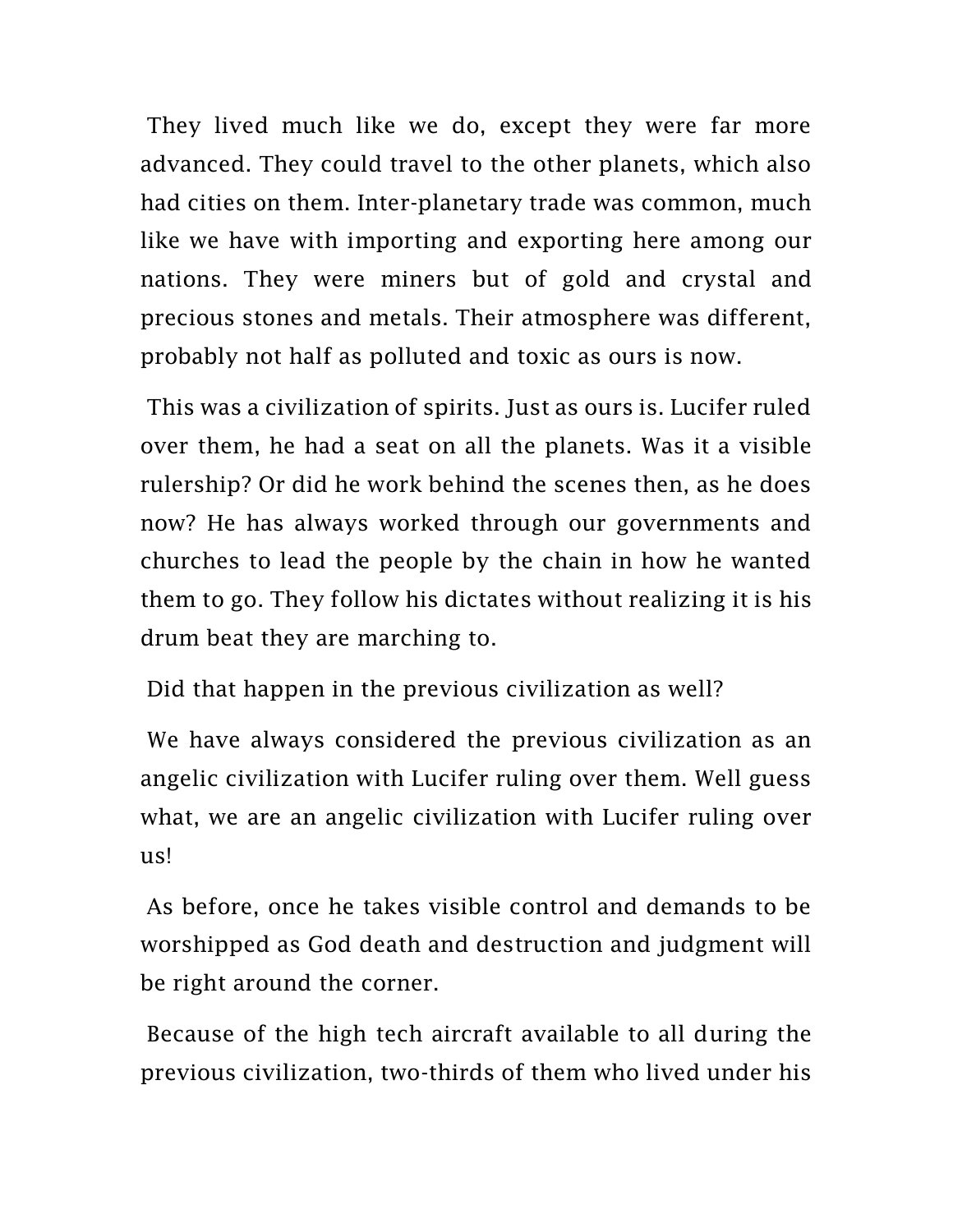rule were able to escape. That is a lot of angels that got away from his rule of thumb and blasphemy. Our Scripture indicates he led a rebellion of one-third of the angels against the Most High. It was these who joined his rebellion who were kicked out of the good graces of the Most High. Many were imprisoned in the hollow planets they rebelled from.

Lucifer was allowed to escape imprisonment with many of his fellow angels involved with the rebellion.

What was the rebellion? Lucifer wanted to be like God. So through those who worked with him they implemented their own greed to be like God by trying to create their own beings and animals. He wanted to be a creator and create his own civilization to be the Lord of.

This rebellion was something that took place over time, many years, perhaps hundreds, maybe even thousands. We don't know. What we do know is that it wasn't something we imagine from the spiritual pictures given us in our churches. Most of us have an Ezekiel 38 view of Lucifer's rebellion. Where he gathers an army and literally tries to go up against the Most High to unseat Him. I have always felt that the war of Ezekiel 38 and 39 described more of the rebellion at the end of the millennial reign of Christ that will take place rather than being a similar passage of the war in Joel 2 which leads to Armageddon. But then that's me.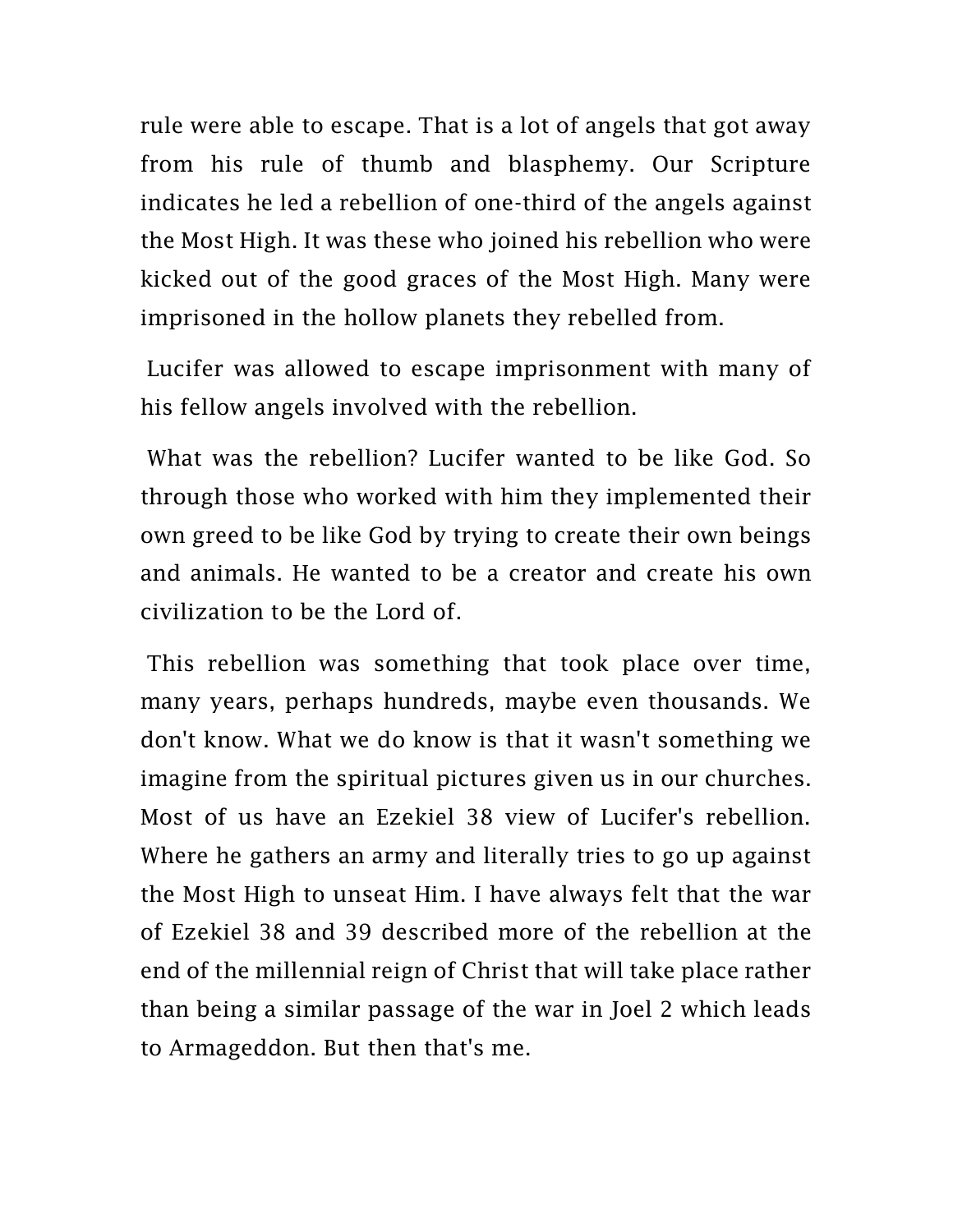We tend to believe what we do because we have been spoon fed by the churches that Lucifer's rebellion was something that happened quickly and was quickly put down and stopped by the Most High. That is because we didn't or don't understand the depth and extent of Lucifer's rebellion.

Where did the angels go that escaped Lucifer's rule and ultimately Yahuwah's judgment on the planets involved? Did the Most High provide other places for them to live or did He open up heaven for them and allow them go there to live? This angelic creation didn't have the limits placed on them like we do being spirits placed in a body of flesh.

Well, we don't know if He allowed them to go and find new planets to inhabit, but I know He allowed many of them (if not all of them) to go to heaven to live.

There were angels at that time instrumental in leading a rebellion against Lucifer's rebellion of the Most High. They were the ones who alerted the others as to what was going on and planned an implemented an escape from the planets before Yahuwah judged and destroyed those on them living under Lucifer's blasphemous rule.

These are things that the Lord has revealed to me and so I'm just writing the things He has told me.

As time past, and the Most High had destroyed Lucifer's reign of power and those he ruled over, and the planets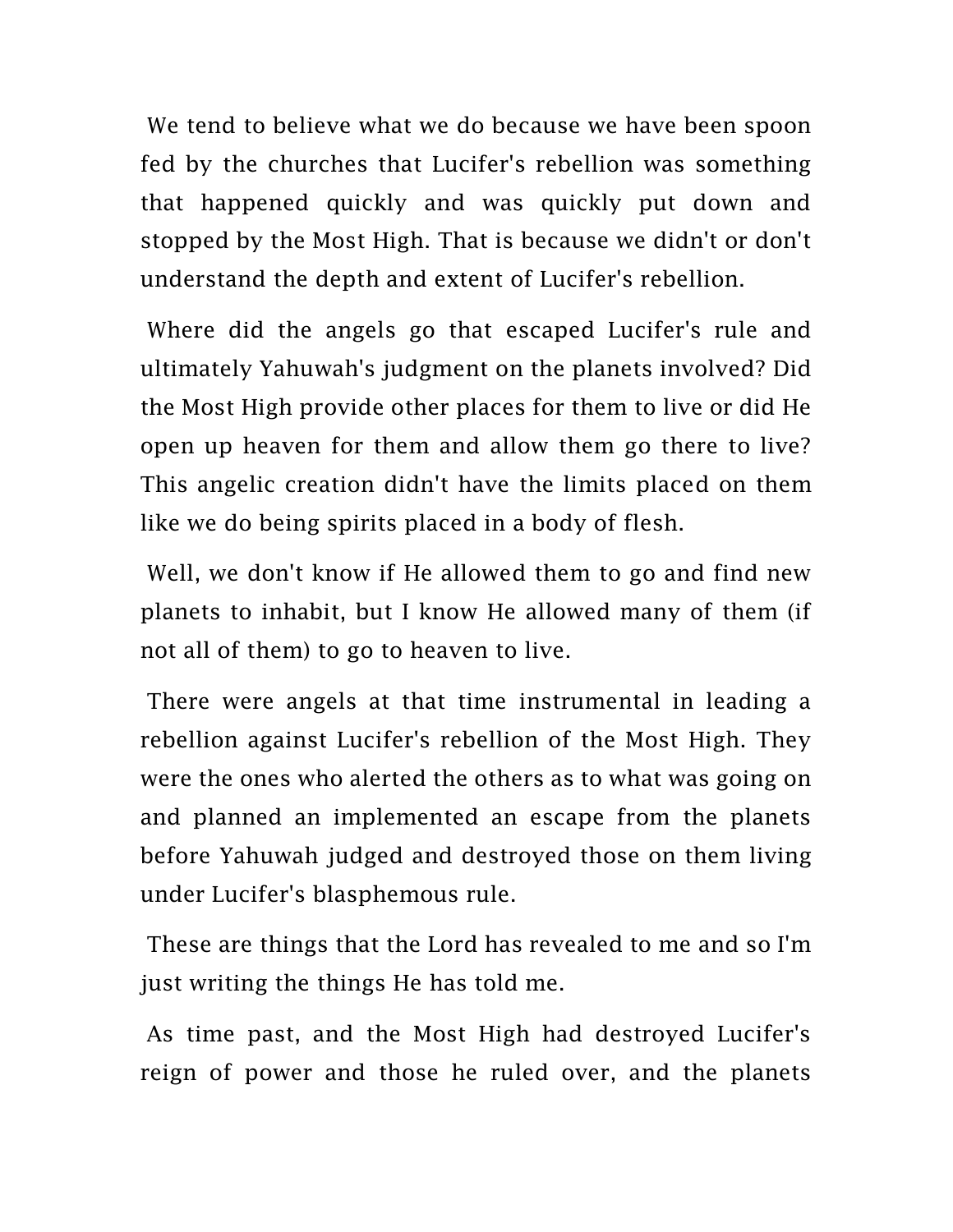involved, He recreated and replenished the earth with new angelic beings, but this time he placed this spirit in bodies of human flesh that resembled what He Himself looked like. Humans are merely angels in flesh bodies. And this time, the Most High would allow Lucifer to openly war against Him for the souls of these very beings. Lucifer's initial rebellion resulted in one-third of Yahuwah's angels to rebel against Him. In these last days, it will be much higher. In fact the tables will turn and it seems only one-third or less will be the ones who actually remain faithful to the Most High this time.

Some of these very angels, who led the rebellion against Lucifer, begged the Most High to be sent here on earth to be born in bodies of flesh to do it once again in this creation's last days. These are the ones, born from above with a specific purpose and calling on their lives for the last days. The ones who stand up and openly war against Lucifer and his forces, they did it before and they are doing it again now as the prophetic time clock ticks for his arrival on earth and visible rule through the man we call the Antichrist.

Most of these angels sent from heaven to be born as humans are not born with the remembrance of having been in heaven. Over time the Most High will reveal it to them as they seek Him and walk with Him. They know they are here for a reason, they just don't know what. Most are targeted from the time they are born and Lucifer, knowing who they are, will try and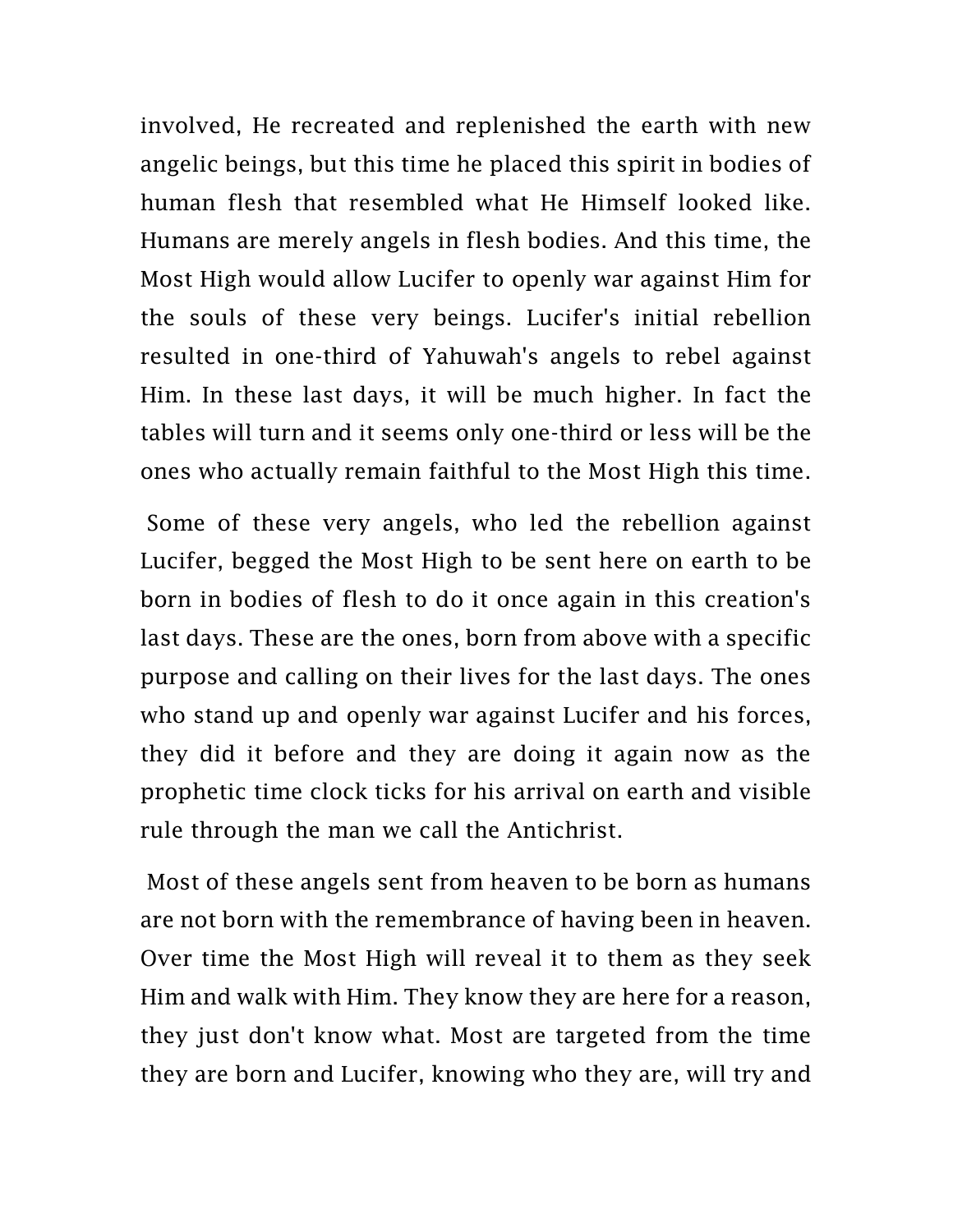kill and destroy them when they are children, or throughout their lives and these angel-people can't figure out why they are such targets and why things seem to happen to them unlike most people. They are here to fulfill Yahuwah's purposes in the last days.

Yahuwah told me I begged Him to let me come down here for the last days. That I made a promise and oath to Him that if He let me come down here I would become one of Lucifer's biggest enemies. He has told me my mission has been accomplished.

I have spent my entire life at odds and at war against the evil realm of the supernatural. Against Lucifer. He sent his generals to kill me when I was a child, I learned spiritual warfare and cast them into the abyss. I have 10 websites exposing his plans, strategies, tactics and general mayhem as he uses governments, religion and his own forces to infiltrate and destroy our planet. I run discussion lists and a weekly radio program to inform and teach Yahuwah's people about the past, present and future. I have published one book incorporating the articles on my websites to make it easier to read all at once, and have several others on the back burner simply because if I want to publish them my way I have to publish them myself and I don't have the funds to publish them. I have started and created a network of Yahuwah's people to make and plant a weapon we call orgone that will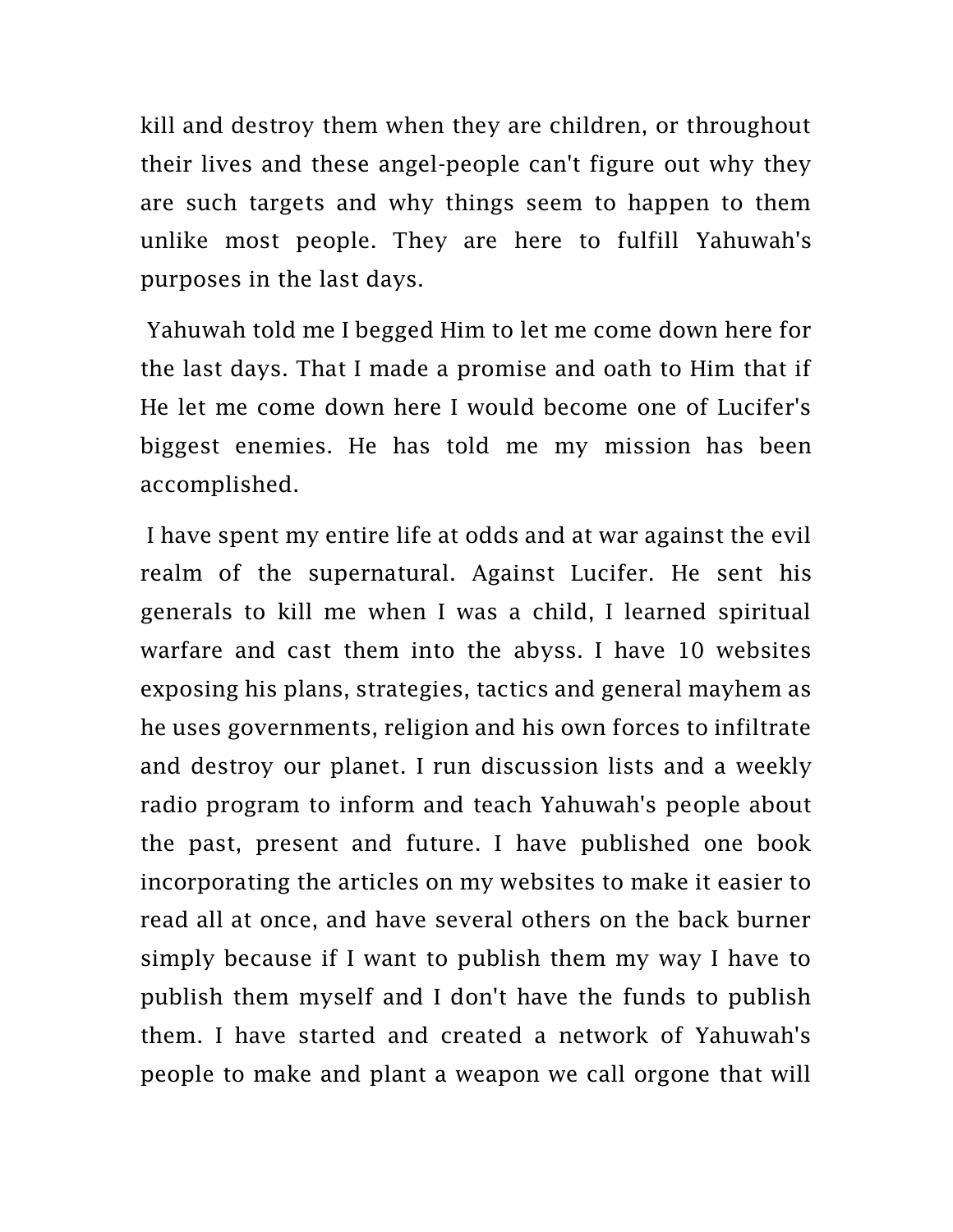and is protecting them from the attacks of our government and Lucifer's forces we call aliens. I have spent my life in service to the Most High in one way or another while others spend theirs criticizing and hating me. Serving the Most High means having to put up and with and tolerating those who claim they love Him yet don't know Him at all. He can't lead them out of their errors because they want to stay in them. They put their trust and faith in man and head knowledge never learning how to seek Him and be filled with heart knowledge of the Most High. An outcast, a soldier in the wilderness, there are many of us like this.

In these last days Yahuwah is leading these people together. In these last days, Lucifer's own toy, the internet, has become an instrumental source in those begotten by Yahuwah and sent here for the last days to find each other. The Lord is raising His people up to do battle against the evil and wickedness of the New World Order and Lucifer's other pet projects to destroy and enslave the souls of mankind.

As those begotten for these last days come to the knowledge of who they are, there is no stopping them. They will stand and fight fearlessly against Lucifer under the protection of the Most High or support those who do. And when their missions are completed, their protection will be lifted, and they will leave earth and go back home.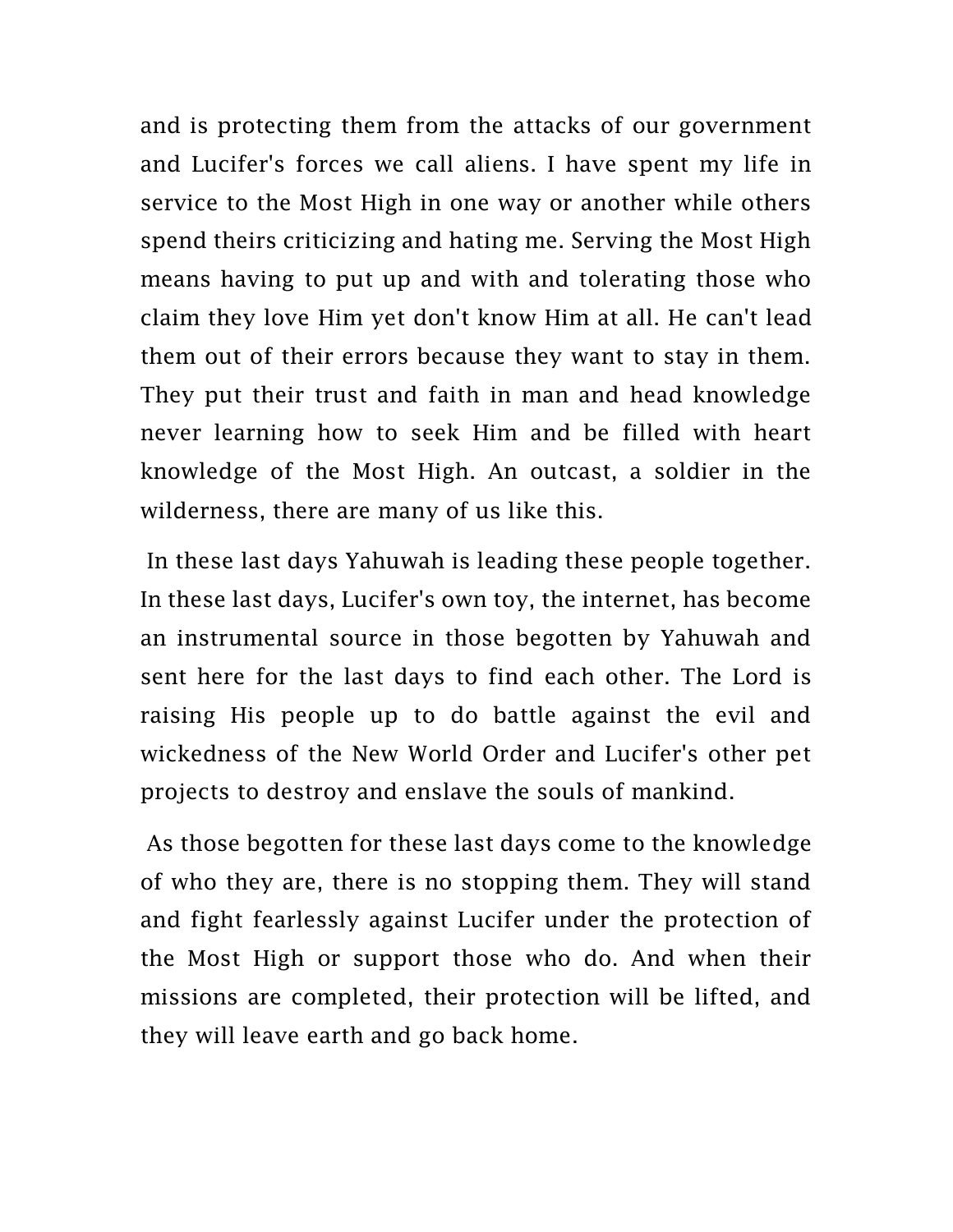I once heard that the Lord sent His best for last. If so, what are you doing for Him today and where are you in the mix? Are you helping in keeping His people united and focused on the Most High and preparing them for these last days or fighting against those who are because they are not a part of your denomination or group? Or are you so far gone in the wants and cares of this world that you simply don't care about the things that mean the most to the Most High? If you love this world and the things in it then you are of this world. Those of Yahuwah seek Him and the things from above. Lucifer uses division and hatred among Yahuwah's people to keep them divided and of no threat to him.

If you are one of the Lord's and you know you are, stand alone if you have to. Just stand up and get busy with what He leads you to do. Time is short.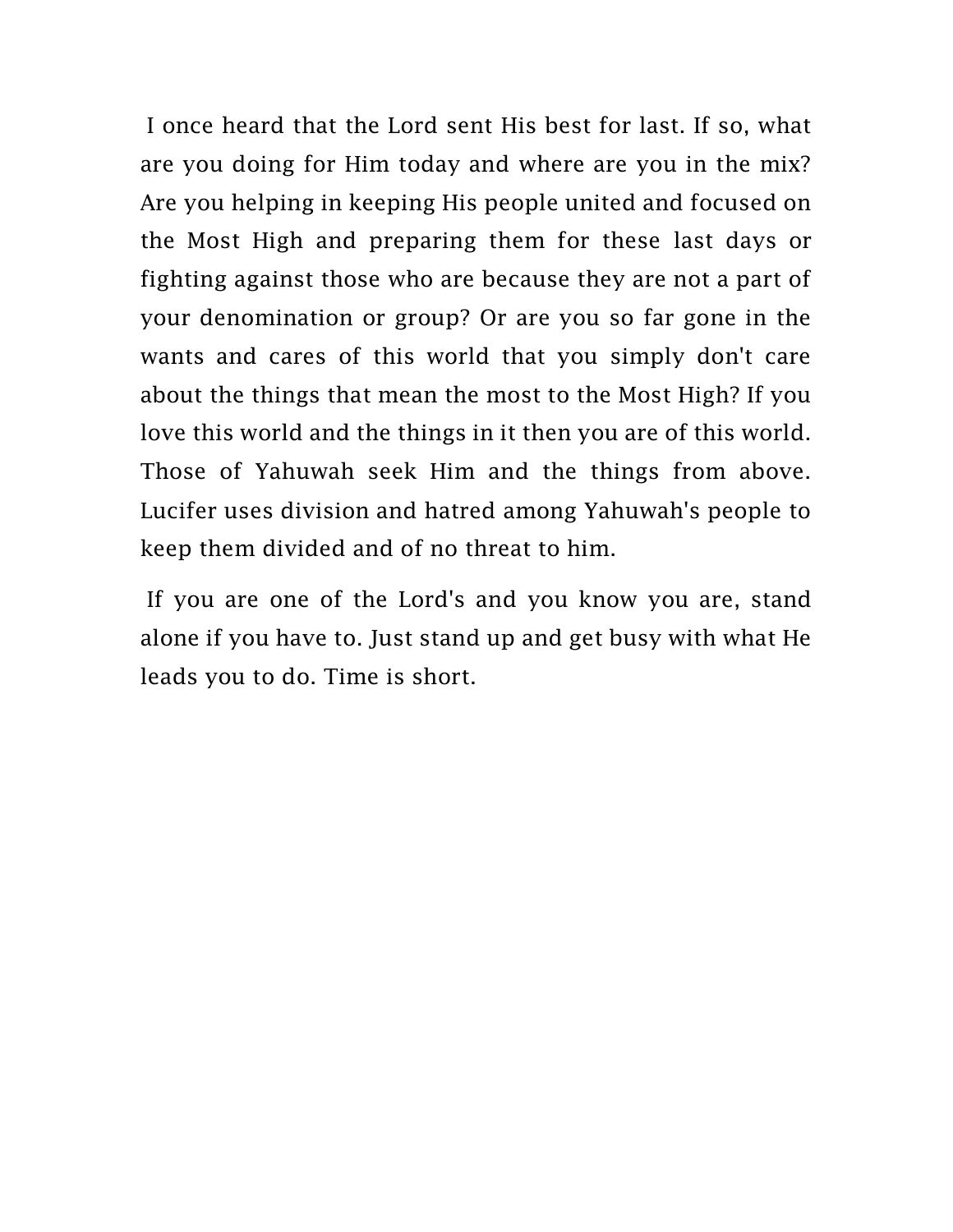They were there. The elect, chosen of God. They were there with Elohim when they recreated the earth.

Many of the Elect had previously lived on earth under the rule of Halayel (I spell it the way it's pronounced from Hallel), Lucifer's real name, who was the highest ranking Angel empowered by Yahuwah and who had been appointed to rule over all of His creation. Until the rebellion.

The Elect had lived here on earth and on the other planets in what were Angelic civilizations where they lived pretty much as humans do on earth now. I don't know what all the differences and similarities were between the former Angelic civilizations compared to the human ones, but at that ancient time Halayel served as the Master of Praise, the light bearer, and many other things. At that time they had access within this solar system to inhabit the planets and travel through space, nothing was kept from them. They weren't limited to or had fleshly bodies. They possessed and lived in Angelic forms.

But something started to happen and Halayel's rule became one of rebellion. He wanted to be God, He wanted the worship and praise of the angels to the Most High to be directed toward himself. He coveted their worship and praise and he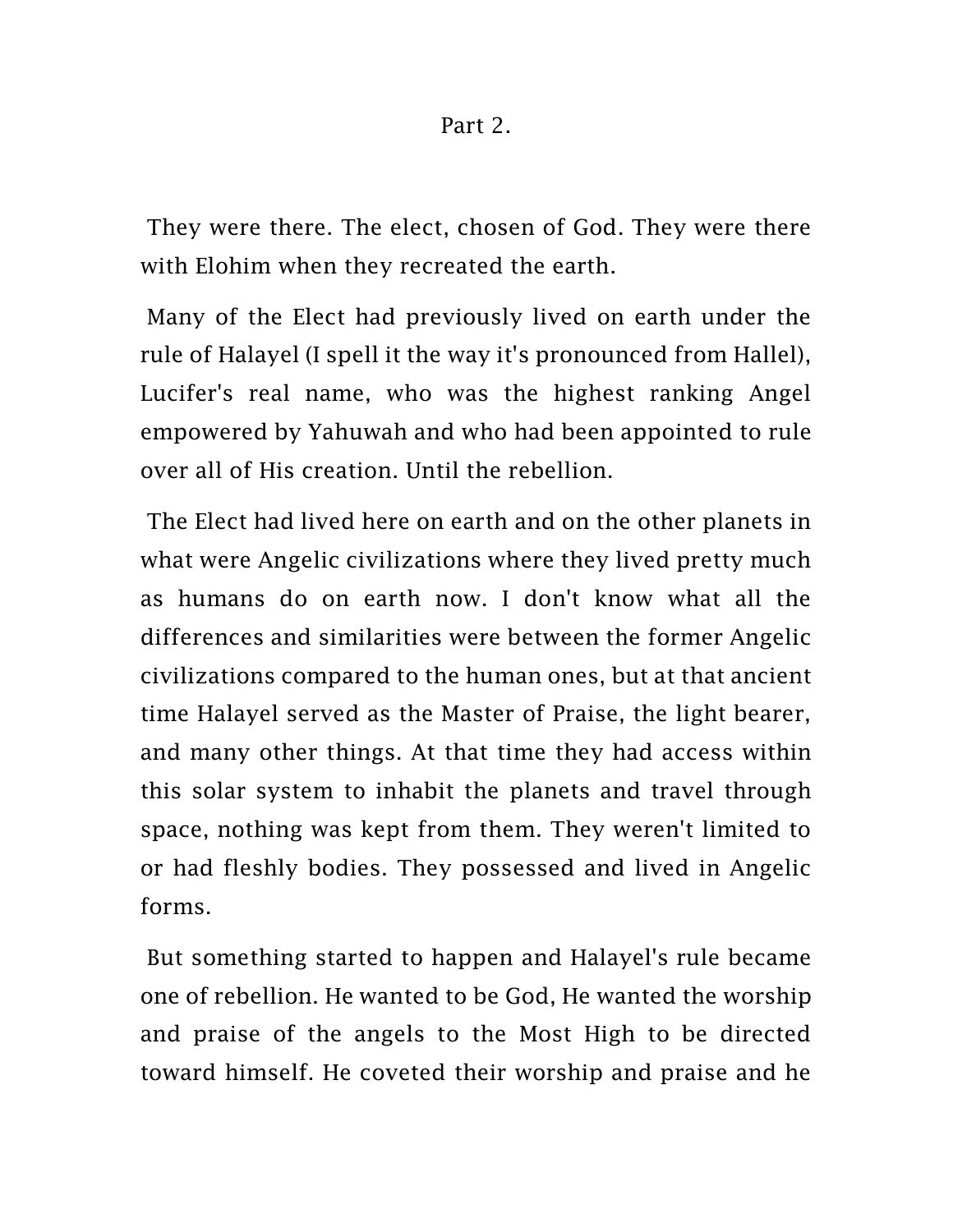wanted to be the creator and to be honored and worshipped as God.

Halayel contaminated our solar system with his greed and pride. The Angels who loved the Lord watched in disgust as Halayel recruited one-third of the Angels to join him in his rebellion believing they could all become Gods with him as their leader, or "Most High." They would attempt their own creations with both animals and what we now know as man.

In Ezekial 28 it says: You were the anointed cherub that covers, and I had put you in the holy height of God...

Halayel was not happy just being a high ranking cherub with rule over multiple planets. He wanted to be like the Most High God. And you will find the pre-Adamic, pre-historic civilization on this earth within his realm of dominion and rebellion.

All of the governing councils of the planets were eventually overthrown by those loyal to Halayel's plans and became coconspirators as Halayel would attempt to become accepted as the supreme ruler himself. Those loyal to the Most High were removed from their positions by force. Halayel's instigated rebellion became multi-planetary. He already had rule over all the politics and the economics and thus implemented this rebellion under his own authority. But those loyal to the Lord would not going along with him and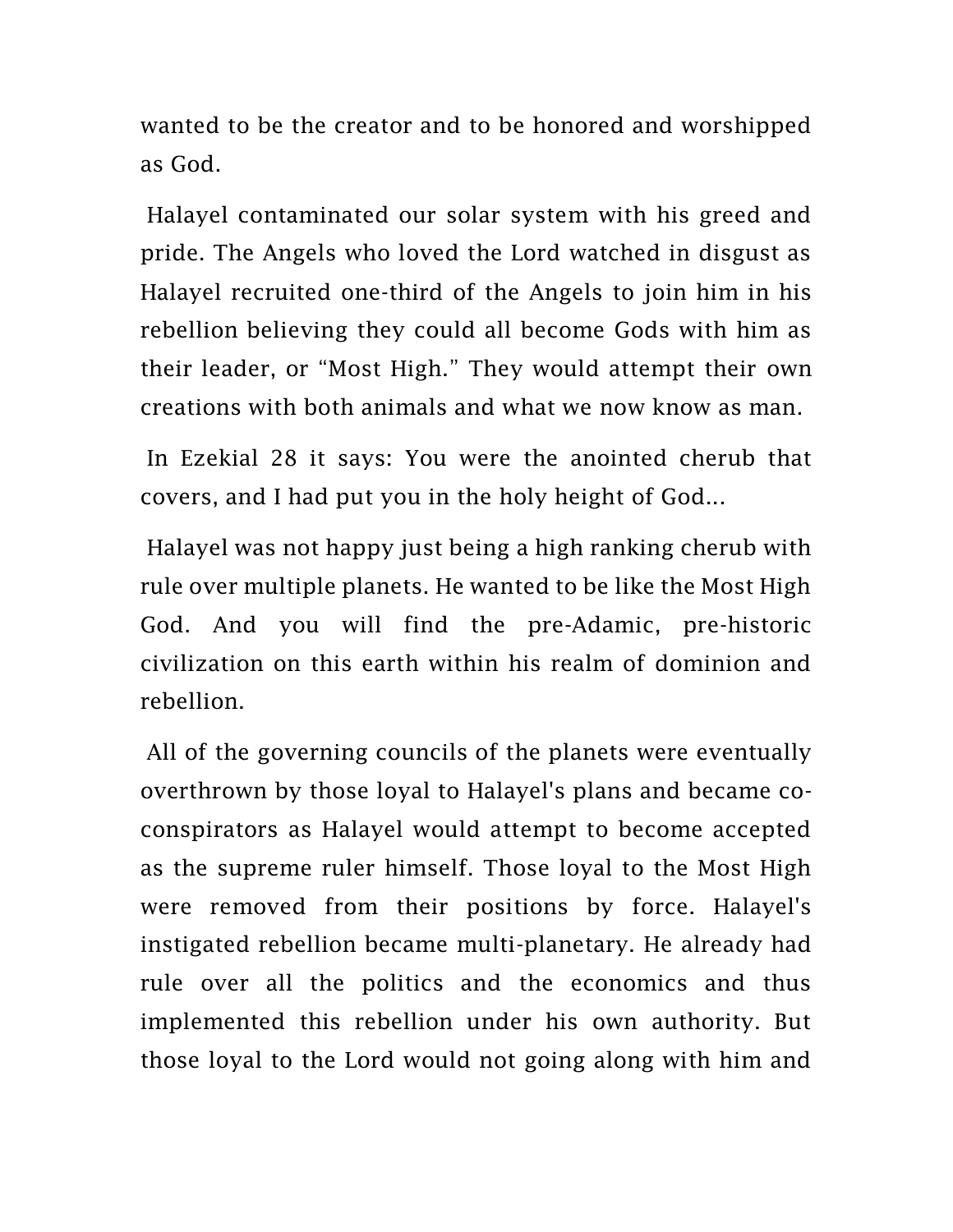they resisted and rebelled against Halayel and thus the kingdoms of this universe were divided.

Before the rebellion had began a Gladiator and Warrior Angel named Queen Shazuraze, Queen of Fire, who would destroy all things not of Yahuwah with fire, had left the earth to travel and explore the universe. I don't know if the fire is literal or symbolic for something else. Yahuwah said, "she was the Queen of Fire."

Queen Shazuraze, the leader of many squadrons of Angels, had taken off to fly alone through space. When she returned the rebellion by Halayel had started.

Disgusted by the turn of events, Shazuraze wanted to lead an army of Warrior Angels against Halayel and overthrow his rule but Yahuwah held her hand back. He would allow Halayel to have his rebellion. Unable to fight, Queen Shazuraze met with Queen Rashayel and they conspired to gather the Angels faithful to Yahuwah and lead an exodus off the planets that Lucifer had taken control over. If they couldn't fight him, they certainly wouldn't live under his rule. Thus, Shazuraze took off once again, this time to find a new place for the Angels to live.

With Shazuraze gone, Rashayel began organizing the angelic civilizations for the mass exodus that would take place off the planets when Shazuraze would return.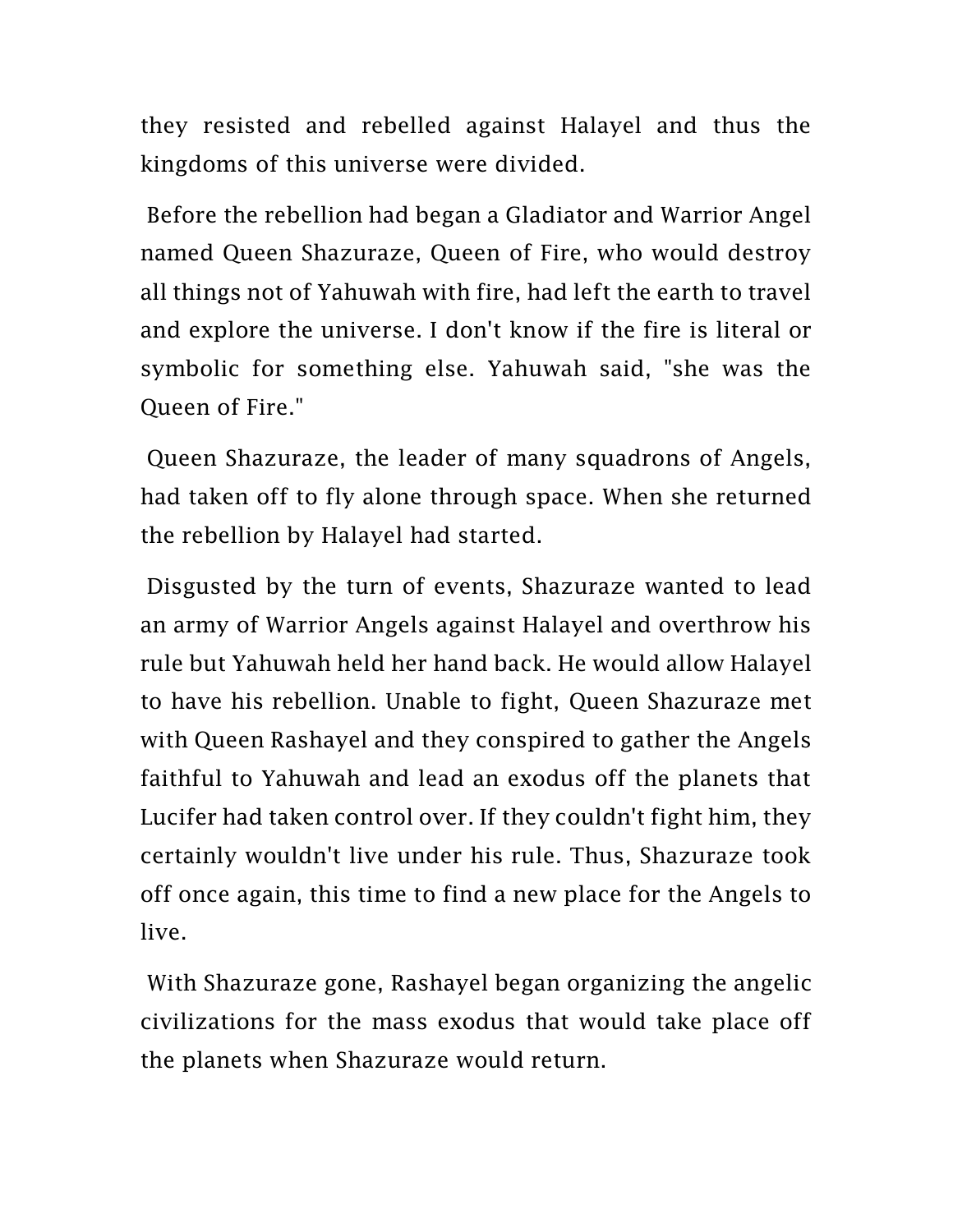By that time the dividing line had been drawn and two-thirds of the Angels at that time rejected Halayel's attempt to play God.

Halayel's attempt to be worshipped as God had failed.

During that time many exploits had been done by the Angels loyal to Yahuwah as they prepared to leave the planets associated with Halayel's dictatorship rule over them. As many of the male Angels became co-conspirators with Halayel the majority of women rejected it and it was Yahuwah's Queens who stood up to fight against Halayel and lead Yahuwah's loyal Angels to abandon Satan, earth, and the other planets involved. And I am sure others were involved as well but I can only reveal the things Yahuwah has specifically revealed to me.

The Queens and the other Angels of the Lord's knew His judgment would come as a result of the pride and greed of Halayel who would become known as Satan. They knew the Most High would destroy what He created and they knew they had to leave or be caught in the judgment. The Queens worked together with those who chose to stay faithful to Yahuwah and led an exodus off the planets that would come under Yahuwah's judgment. Whether those Angels had a hand in the judgment itself I do not know.

The Most High, in seeing their loyalty to Him and efforts to resist and relocate away from Halayel's rebellion honored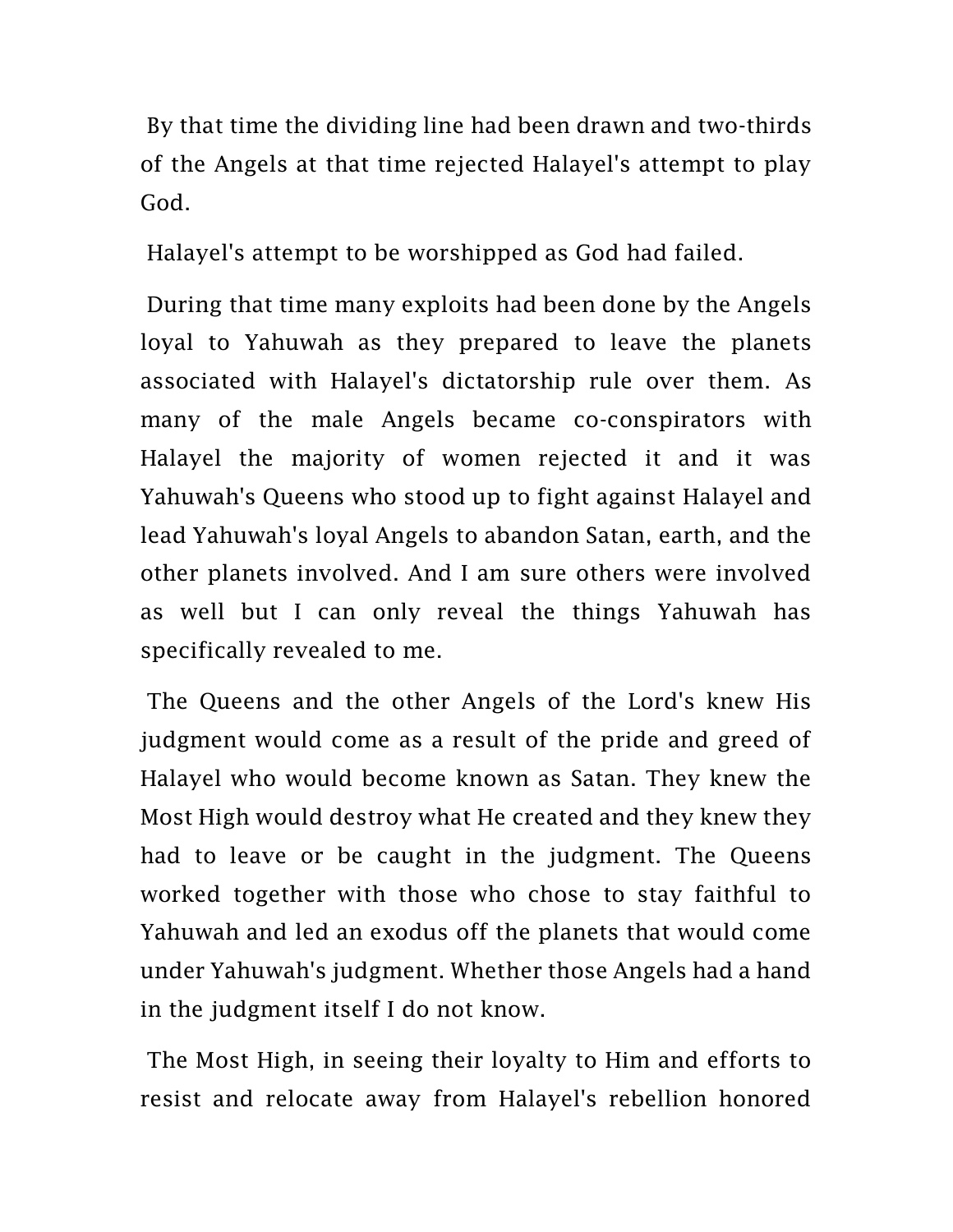their perseverance and rebellion against him. Queen Shazuraze had sought the Most High for help and He opened His home to all of the Angels who remained faithful to Him.

Thus the Angels of light, those who remained loyal to Yahuwah were protected in the heavenly home of the Most High as He destroyed in judgment what became the wicked angels of darkness and the planets they had overthrown.

Most of us are led to believe that Lucifer's rebellion was a quick event that was quickly put down by the Most High God, but it did not happen that way.

The evolutionists were not completely wrong. The Neanderthal, Cro Magnon and other types of what we refer to as cave men or ape men did exist at one time, a concept the church refuses to even acknowledge. But where everyone has gone wrong is in who created what.

Halayel and his conspirators could never accomplish what the Most High would with mankind. And that is why the evolutionists cannot find the missing link. The link between the ape looking creatures of prehistoric times and the humans we have today because they were not related nor created by the same hand of the Most High God. They were from Lucifer's attempt at creating their own race of beings.

Halayel and his followers also attempted to create their own animals, and that is where we got the dinosaurs and other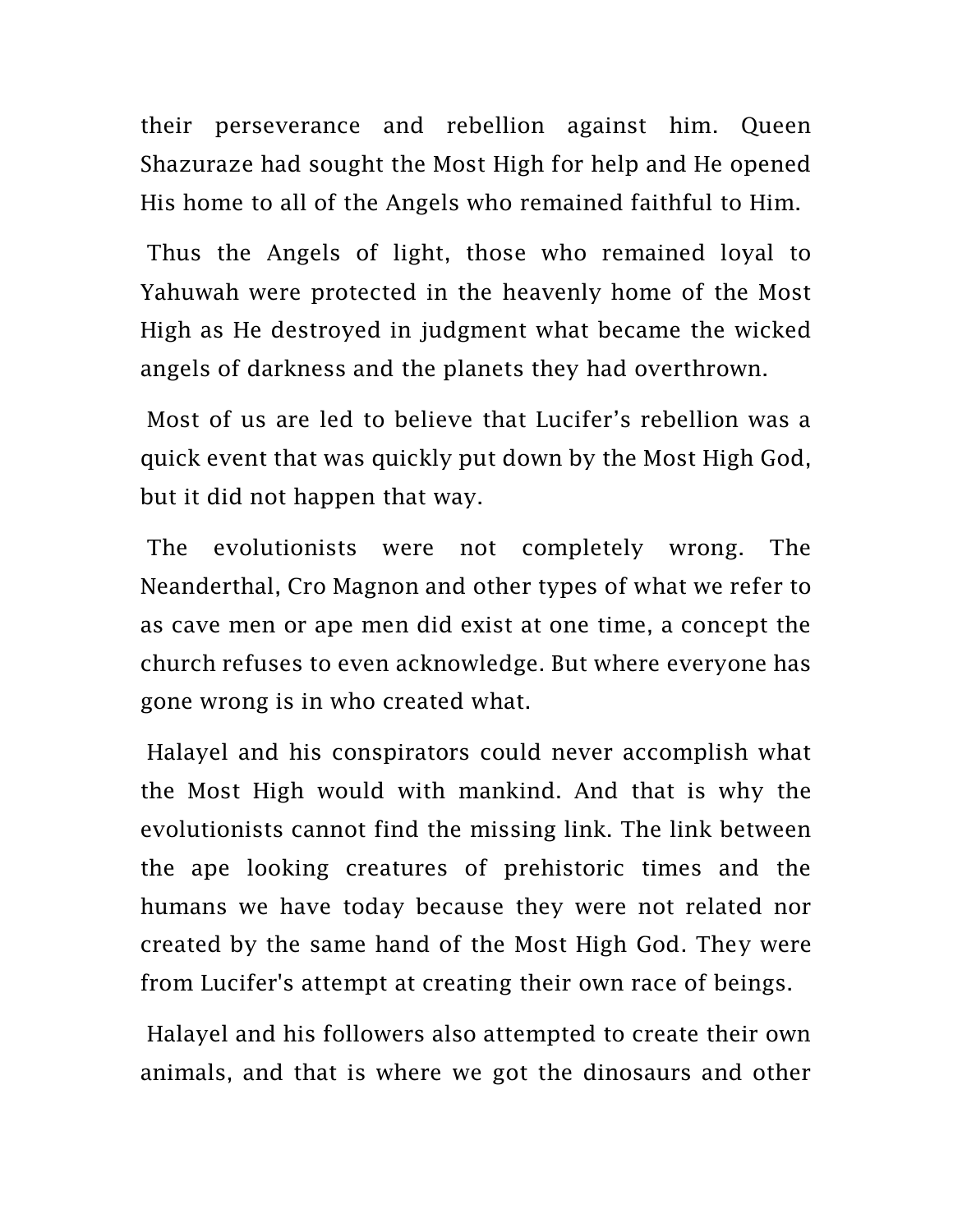odd creatures we see in mythology and folklore. The skulls and bones of prehistoric man and animals have been found from this ancient time when Lucifer and his followers were trying to create their own world. We don't know or remember what types of animals they had here to begin with, nor do we know or remember exactly what types are in heaven now, but there were animals of some kind, and it was these beings that Halayel's faction crossbred into the mythological creatures we have heard about such as the mermaid, unicorn, dinosaurs etc..

Atlantis and Lemuria were cities on Earth where these Angels dwelled and developed technology that far surpassed anything mankind has ever had or seen. And they were not confined to earth, they could travel to distant planets and visit, trade, and cohabitate with the angels who lived on them. In fact, the New World Order is nothing but this ancient planetary old world order revived for the last days. Multi-Planetary trade and economics became Lucifer's dominion, and he ruled from a distant planet called Rahab.

The Bible codes reveal that Lucifer had a mansion or dwelling place on all these planets including Earth, but his home planet was Rahab, located between Mars and Jupiter, and it was completely destroyed and cast out of our solar system with its inhabitants imprisoned inside of it. Rahab is returning to earth in these last days and is known more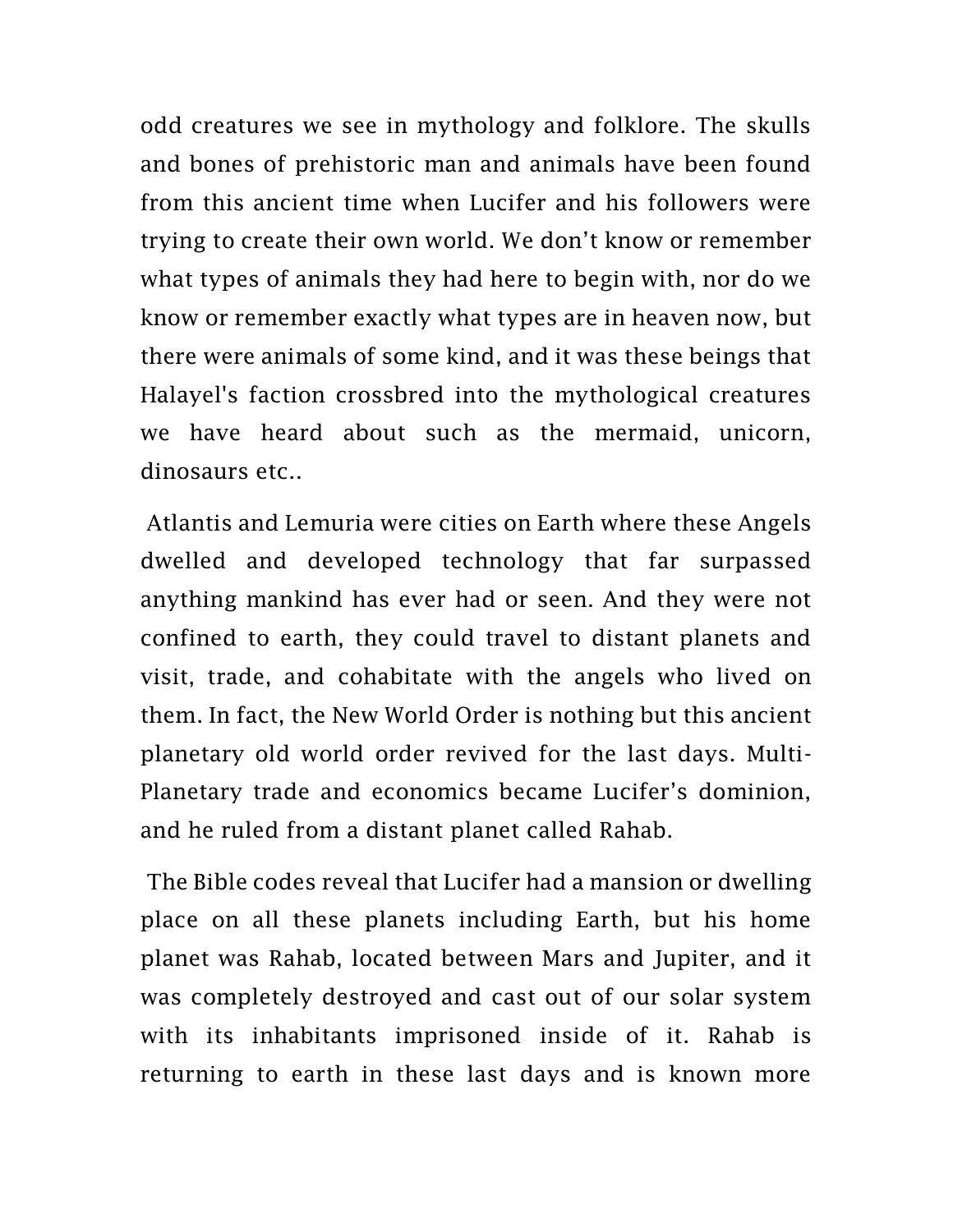commonly as Nibiru or Planet X where those imprisoned will be released and allowed to come to earth to help Lucifer subdue and conquer it. When the Lord judged and destroyed Rahab He allowed Lucifer and some of his followers to escape.

The DNA imprint of humans is 11-22-33 and the Angels who rebelled against the Most High haven't been able to duplicate it. It represents the 11 ribs [sic], 22 bones in the skull, and the 33 vertebrae of mankind. To this day, these are the most significant numbers for any occult group in existence.

After the Most High had had enough of their rebellion, and having given them plenty of time to repent for doing so, He utterly destroyed their homes and civilizations. The planets were all destroyed with hailstones of fire, and those who rebelled were cast into imprisonment or forced to make homes in the inside hollow cavities of their respective planets to live in. As part of their judgment, they lost their angelic looks and appearance and became ugly grotesque looking beings.

Halayel was spared from imprisonment and became a fugitive from the judgment of Yahuwah. Many who helped plan and implement his coup attempt were also allowed to roam free. Without a place to live other than the hollows of the destroyed planets they would have to pick up the pieces of what was left and survive on their own.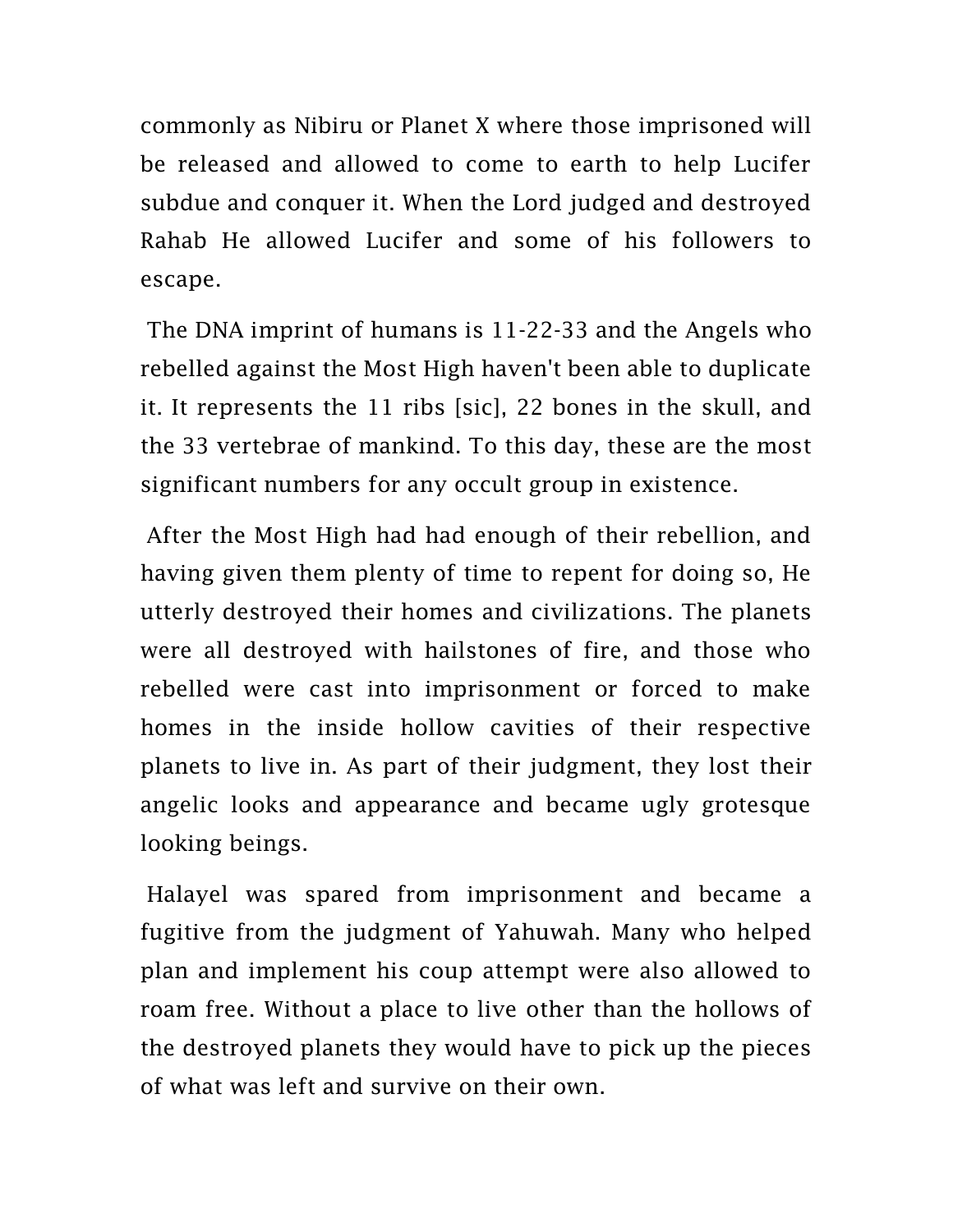Years would pass. Hundreds, perhaps even thousands or millions. And the Most High would recreate Earth. Those who had led the rebellion against Halayel were with Him when He looked over earth and would pronounce it would be recreated, but this time, with man made in His own image.

It would not be another Angelic creation, home for His Angelic beings, but a home for mankind. A new creation by Yahuwah. A being created in His own image. Halayel heard of his plans and upon hearing that this new creation would be created in the image of Yahuwah was overcome with rage and jealousy. He planned to destroy what Yahuwah was going to create and once again attempt to usurp his own authority over it. So he watched as Yahuwah created a new heaven and new earth for mankind and began to make his plans.

Yahuwah knew when He recreated the earth that Halayel would once again attempt to take over His creation and be worshipped as God. In fact He had spared him for that reason.

Isaiah 45:7 "I form the light, and create darkness: I make peace, and create evil: I the LORD do all these things."

Mankind, like the angelic civilization before them, would be created with free will. Yahuwah would use Satan to test them. Who would the people of earth choose to serve? Yahuwah or Satan? It would become a war between the Creator and the Created. And this time Halayel would have to work indirectly behind the scenes until his appointed time when he would be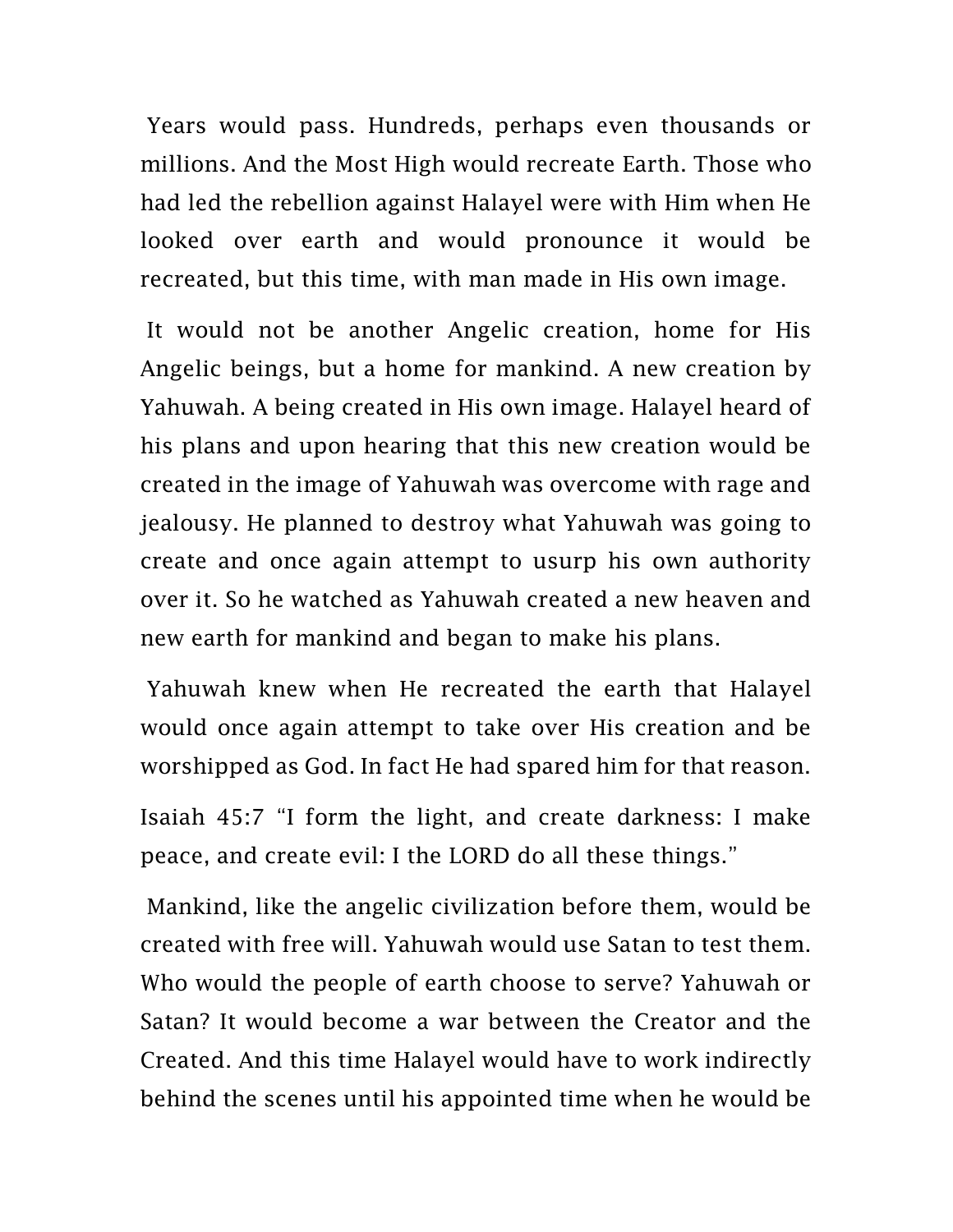allowed to appear on earth and take physical control of it. For three and one half years Halayel would be allowed to rule over mankind at the end of earth's appointed time before Yahuwah would come to once again, destroy in judgment His creation and all those who joined in Halayel's rebellion against Him.

As mankind grew and populated the earth many of the Elect, the loyal Angels from the previous civilization, chose and sought the Most High to be born as humans and fulfill roles He would appoint them to accomplish as humans on earth. He allowed many of them, if not all, to return throughout the ages as part of mankind. He knew who they were and referred to them as the Elect or chosen vessels of honor.

Now you know why and how Yahuwah could have names written in the LAMB'S BOOK OF LIFE BEFORE THE FOUNDATION OF THIS WORLD. Because He knew those who were His and who He would return to earth to be born of a fleshly body and live as mankind to fulfill His purposes on earth within this new creation.

These are the elect. Those who had previously praised, glorified, and honored Him despite Halayel's attempt to deceive them and rule over them. The Elect of Yahuwah's is not about a particular race of people on earth but those from the ancient past who He would specifically send to earth to do His will throughout the ages of the new earth. They were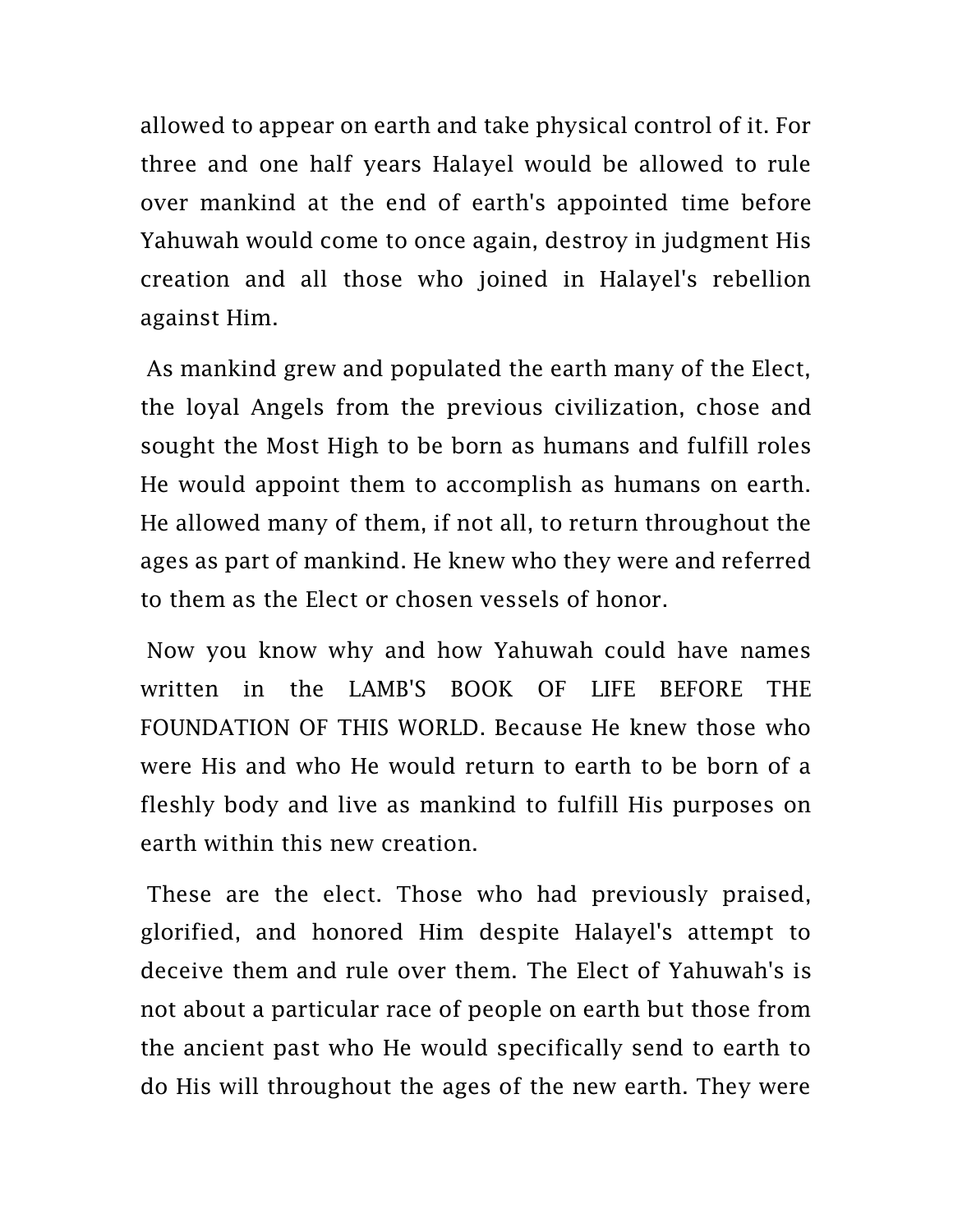those He would send to earth to help fulfill His plan of bringing His redemption into a world to those who would become under the curse of death and Halayel's indirect and even direct rule.

Yes, the Elect, the angels who had overcome Halayel's first rebellion would be sent to operate in human flesh, to be born as humans throughout the history of mankind. Would they know who they were? Would they remember their past? If they did, Halayel, now known as the adversary, Satan, was sure to have theology and churches reject them. It would remain a secret of the ages. That just as Yahuwah could send his angels to earth to work directly for Him, so could Satan. Satan could send those loyal to him in his rebellion against the Most High to earth born as humans, to accomplish his plans on earth. Thus we would have both vessels of honor and dishonor sent to earth to be born as humans to fulfill specific purposes throughout time. The war was on.

A concept once understood, it has been buried during the church age. Knowledge once taken for granted by our Hebrew forefathers. They understood much more than we do now. We have had much knowledge hidden from us.

The early church persecutions were instigated and designed by Lucifer himself. Not only was he angry about who Yahushuah really was, he had to eliminate the knowledge of Jesus as the Messiah and the knowledge contained by the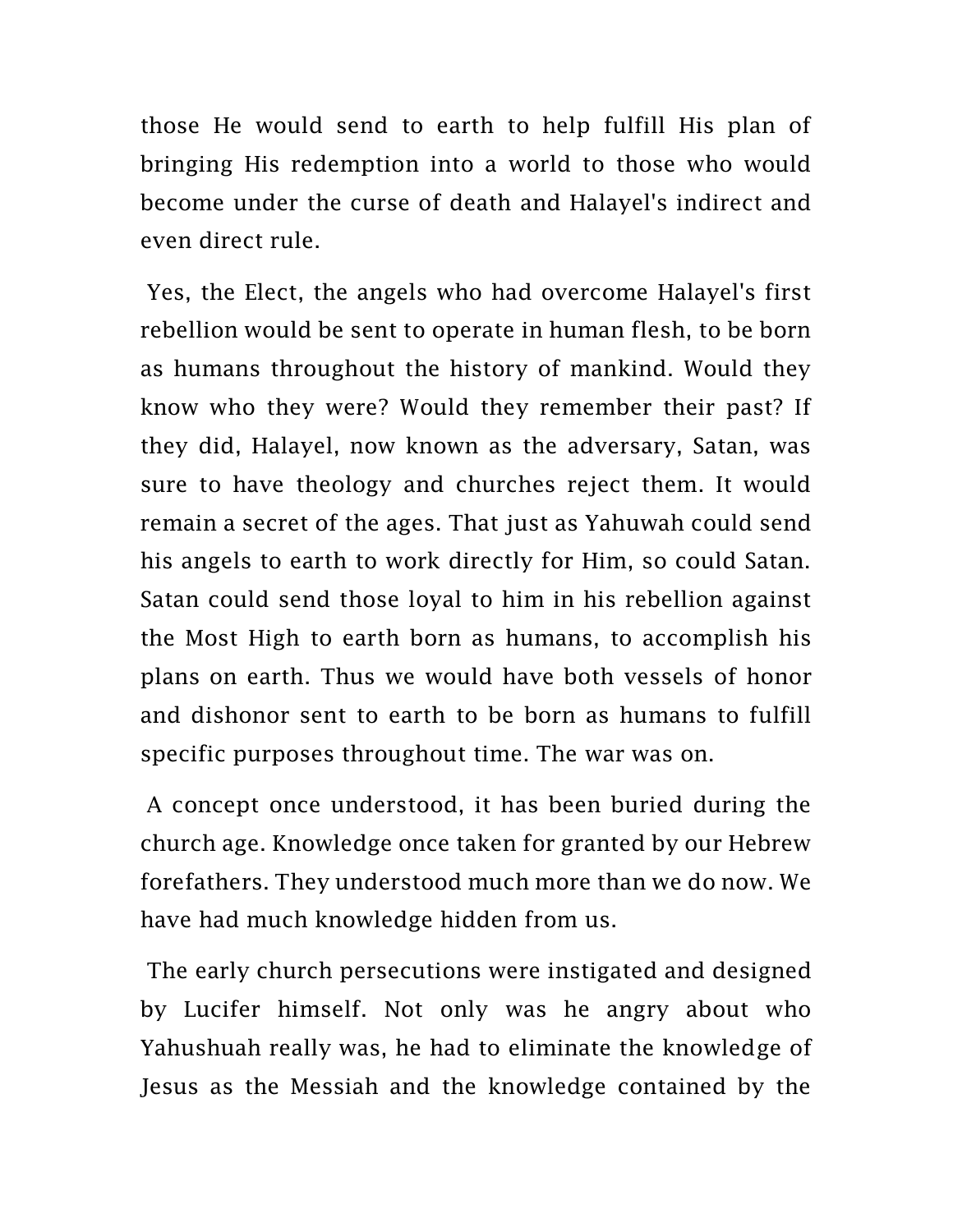Israelites and Hebrew people so that it didn't carry through the generations.

Lucifer has been and always will be inferior to the Most High. A created being can never be greater than the Creator. Yet he has been working for the past several thousand years for the prophesied time when he will be allowed to come to earth and rule for 42 months. Lucifer is serving the Most High's plans to test mankind. Will mankind serve and follow the Most High or choose to follow the lies and deceptions of Lucifer?

In these last days, Satan will be allowed to rise on earth once again. The Bible refers to him as the Antichrist. He will arrive and have his associate the Bible refers to as the False Prophet announce that he is God and demand the world worship him deceiving many on the earth once again. There will be a Luciferian oath of loyalty required to be able to participate in his New World Order. Those who refuse to worship his image will be killed.

He has been busy planning and preparing over the centuries how he will come to power. As the prince of the air, he has been ruling within the first and second heavens, as he and his millions of fallen Angelic forces now known and referred to as Aliens have been watching and conspiring how to take over the world. Can our government stop it? Can a global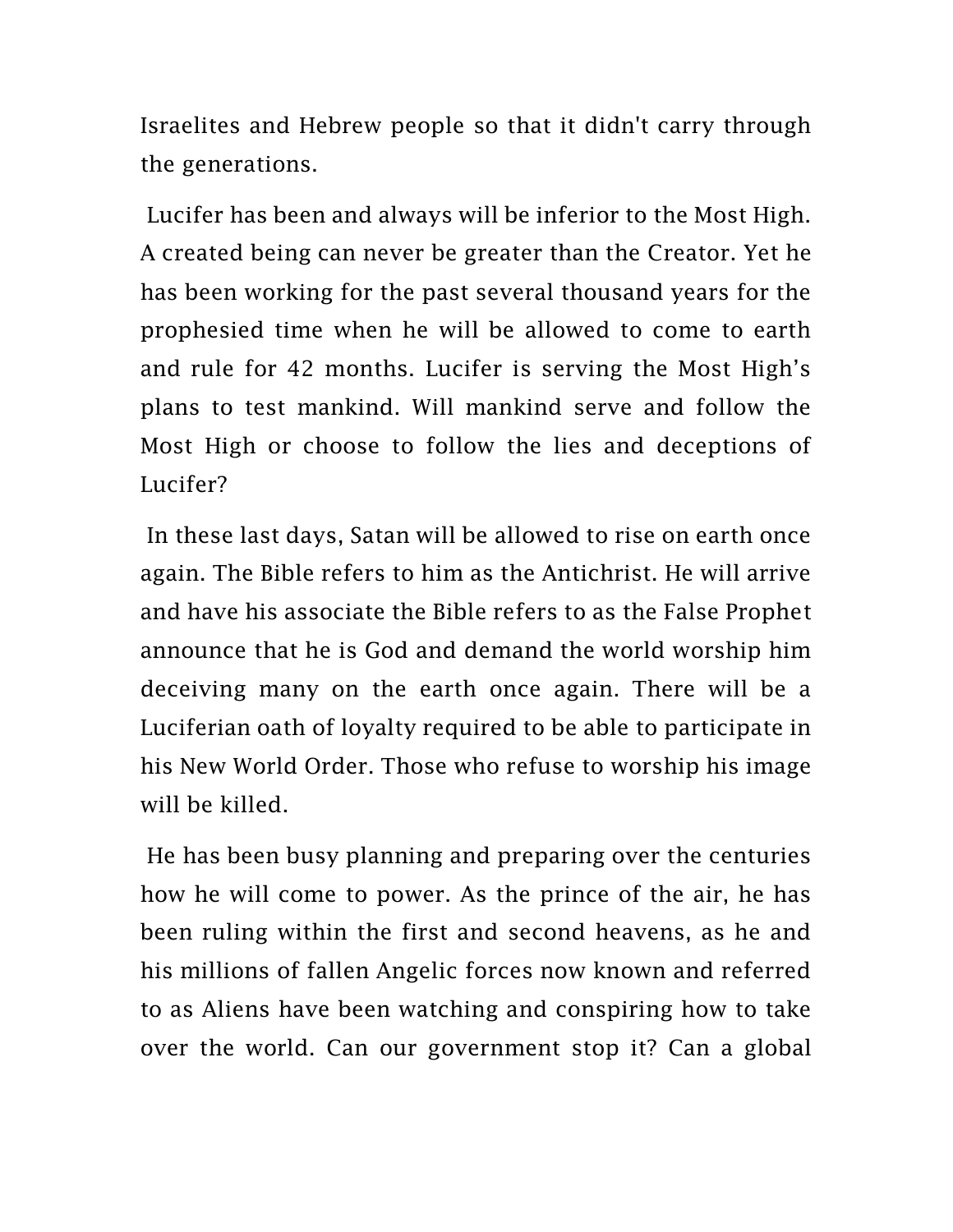government uniting all the world forces together stop it, or are they simply part of the plan?

It was during the twentieth century when aliens would discover deep caverns in North America and start to infiltrate the underground, subterranean world under the United States. As the United States began building deep underground bases, the aliens saw how they could manipulate these for their own uses and began to make contact with military and political officials. Our earliest records are of a treaty they made with President Roosevelt in 1933. Thus the beginning of making America their home base of operations for the last days had begun.

The fallen angels, after seeing what the Lord created in Adam and Eve, never stopped trying to mimic that creation; however, they could never succeed either. We read in the book of Enoch how a second rebellion among the Most High's angels would occur and they would come to earth to physically cohabitate and reproduce with humans. This would replace their own bioengineering attempts at creation, and they would physically be able to produce children with human women. When the Lord eventually destroyed that rebellious attempt with a Flood and drowned them all, He then made it physically impossible for them to procreate with humans. This did not stop them, however, as they would turn to test tube creations, cloning, and soul scalping. And that is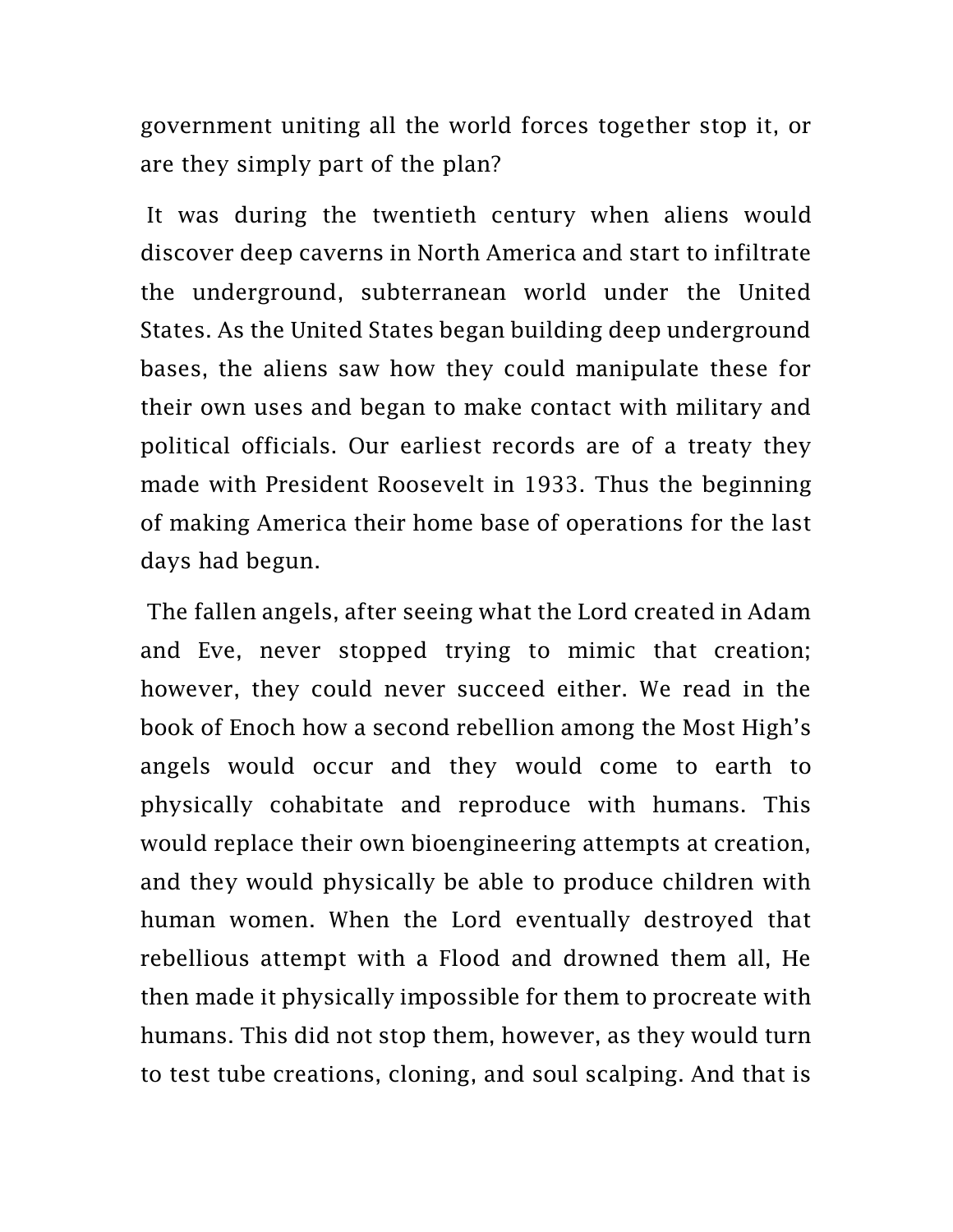where we are today with their attempts to create their own human or 'master race' to outdo Yahuwah's creation and be capable of producing and creating their own. And that is what they are doing in underground bases all over the world today and even in our space stations that have been well concealed from the public.

While millions of Lucifer's followers have continued with building their own master race, Lucifer has been involved with the political and economic systems of the world and has created secret societies to work together to bring him into power through a one world government.

His followers have reached beyond just what we know as Aliens, but have combined both human government and military factions as well. Yahuwah told me that whenever humans have or had become associated with Satan or his fallen angelic followers they become possessed by the alien and/or demonic followers of Satan. Demons and aliens are two different things, but both work to enslave, possess and control mankind and both groups fall under Satan's authority. This includes those who from secret societies who pledge oaths of loyalty to him or "the God of light" which is Satan masquerading as the real God.

In these last days as we tick down the prophetic clock Satan's rebellion will be a bit different. This time a majority of civilization will accept Satan as God and only a minority will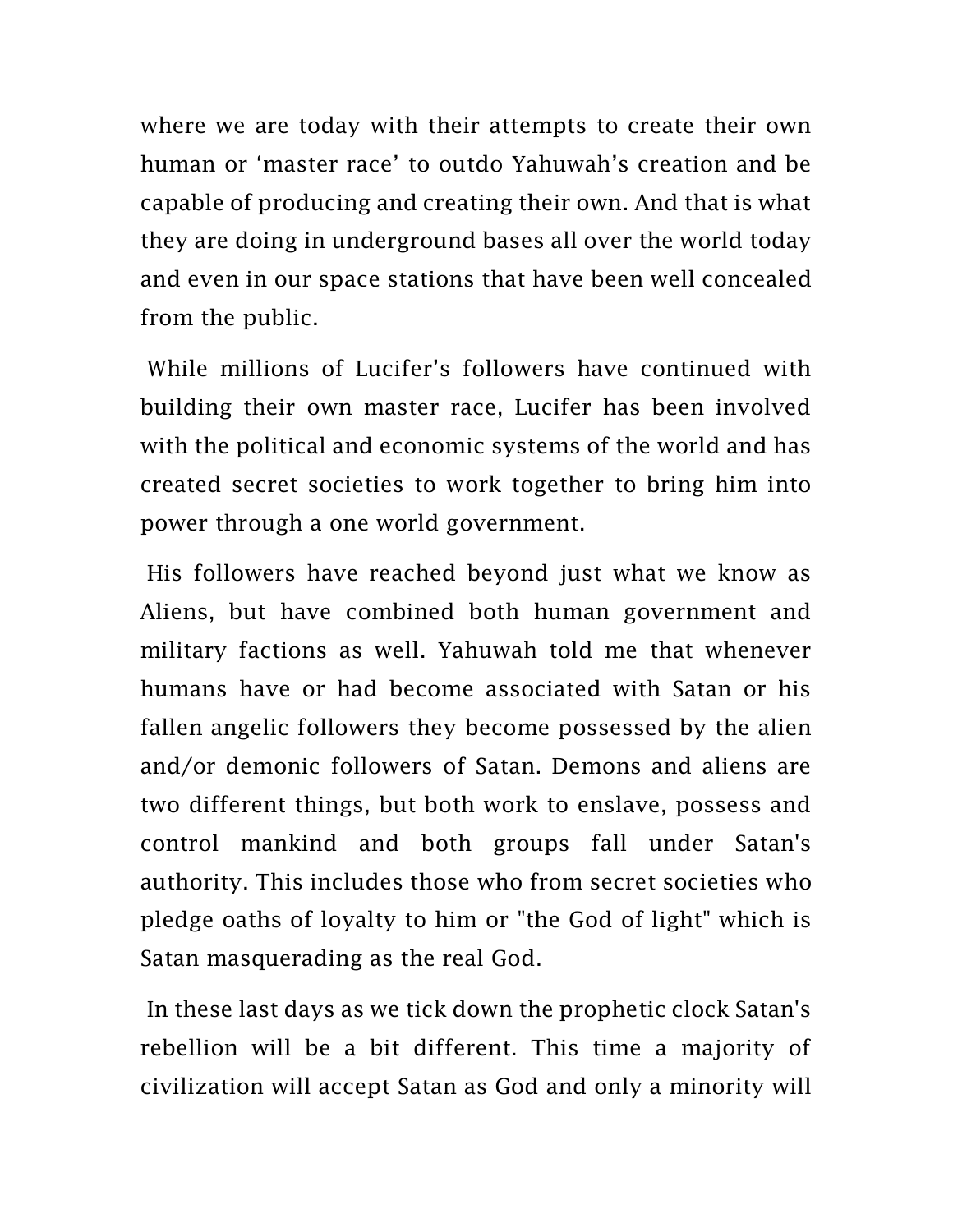refuse to. This time Satan will be allowed to kill those who refuse to worship him. In the first rebellion the majority rejected him, in this second one the majority will accept him.

Satan has introduced his script to conquer the world as the New World Order. With his personal appearance on earth he will once again be faced with rebellion and resistance against his authority. However before he even arrives he will have to put up with and deal with something he probably wasn't counting on, the return of Queen Shazuraze and Queen Rashayel. These two, born as humans as the other Elect had and have been, would once again stand up to fight against Satan and his followers and warn Yahuwah's people of the coming prophesied events and lead them away from Satan's deceptions in the last days. They're back...

They walk the earth today and fight daily against the strongholds of Satan to expose his plans and wake up the sleeping Elect of Yahuwah's people. There are many more limitations now and there are many others of the Elect here during these last days with assignments from Yahuwah to fulfill as well. I'm not talking about reincarnation where someone dies and just keeps returning to Earth over and over as plant, animal or human. This is something totally different. This is Yahuwah allowing Angels from the past to come to earth and allowing them to be born here as part of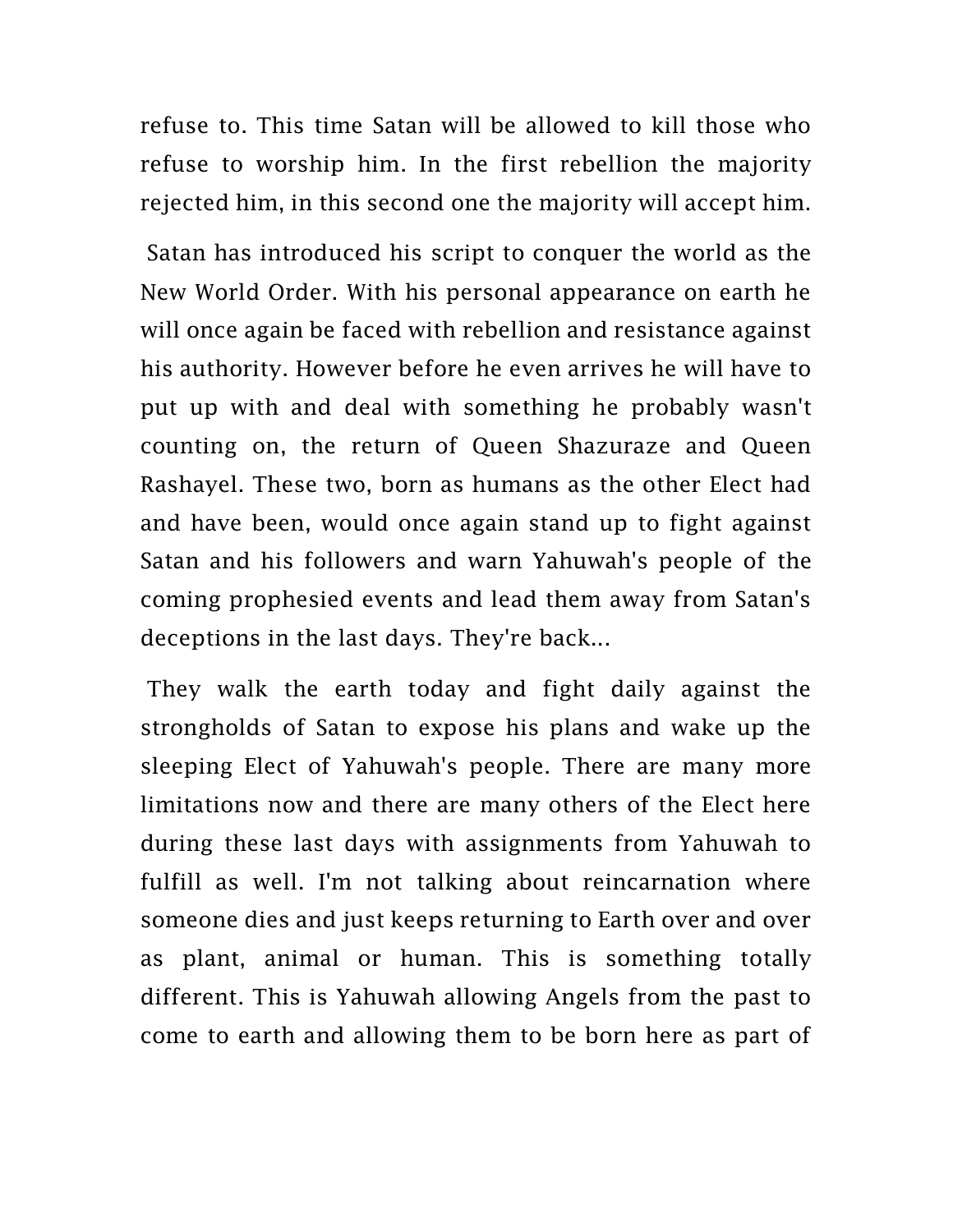mankind and live one life time to do His will, whatever that is. And this group is called the Elect.

If you think you are different it's because you are. If you feel there is a calling on you that's because there is. Many of you reading this are part of the Elect and need to seek Yahuwah so He can reveal it to you.

Today, many of the Lord's Elect remnant are sleeping and do not know who they are in Him. The only way to learn who you are is to seek Him so He can reveal it to you. Sure, there are many being deceived by false visions and prophecies and claiming they are things they are not. You will know them by their fruits and the words they speak whether they be from Yahuwah or a spirit mimicking Him.

The archangel Michael and Gabriel are not speaking to Yahuwah's people today. However demons masquerading as those two are. Those deceived by visions from beings impersonating the Archangel Michael and Gabriel are abound. That is why it is important to pray for the truth in all things daily and to be kept from evil so that Satan can't sneak in and deceive you. Pray for the truth to be revealed to you in all things. Daily. Seek the Most High and what He would have you to do as part of His resistance army and as the Elect working against Satan and the things that are coming.

It is time for the Remnant of the Elect that were sent here for the last days to wake up and go to battle and to step forward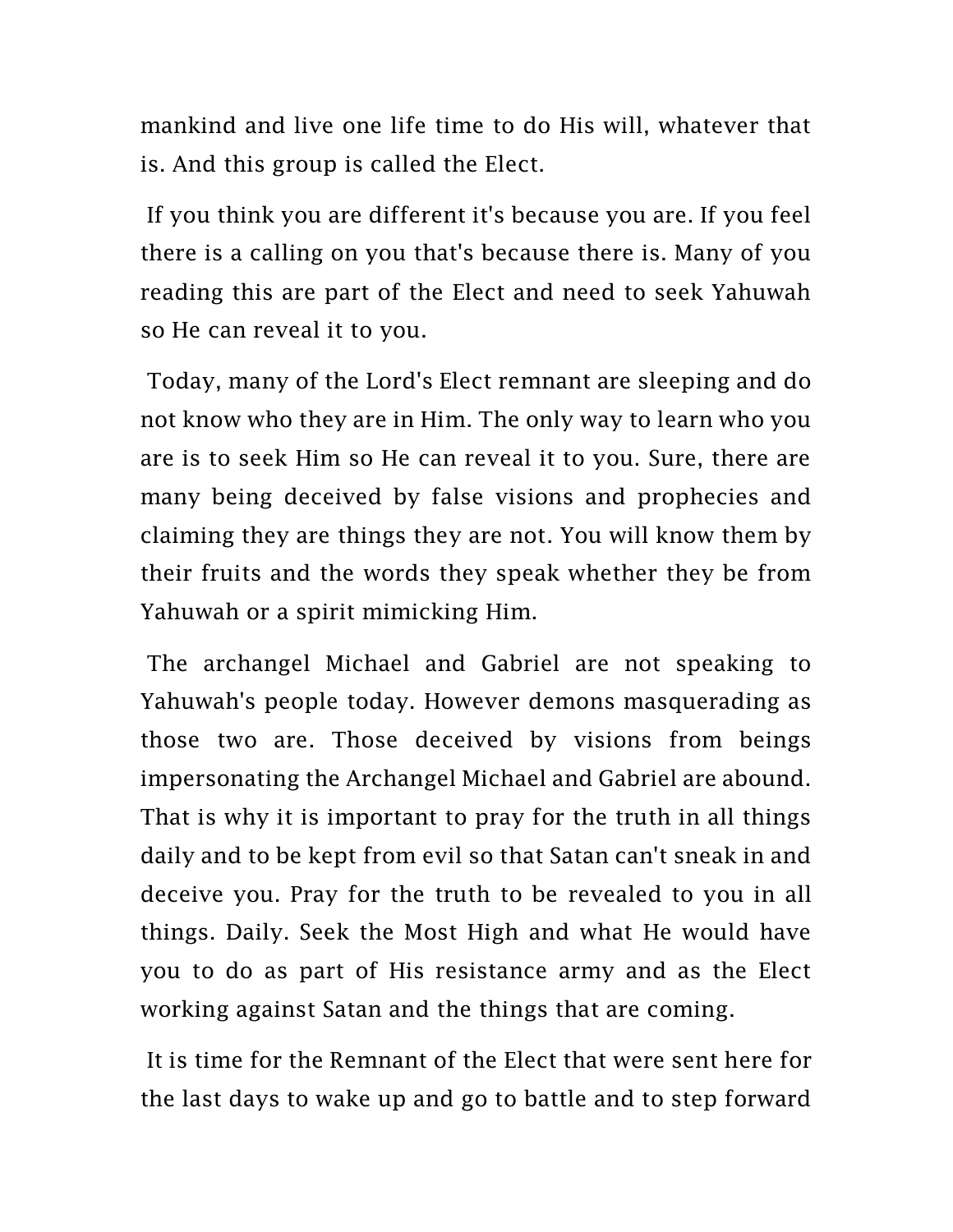as leaders against Satan and his coming arrival here to earth. The Elect are warriors. Be as fearless and bold as you once were. People need to prepare for times of suffering ahead as famines and plagues, war and martial law will encompass the earth. When one goes down others will rise to take their place.

Wake up Remnant. The Time is Now. Many of you know who you are, or think you might know. Seek the Most High for the answers you need so He can reveal them to you and reveal to you who you are in Him.

Ask Him.

Just as Yahuwah has His Elect here, Satan has his former generals and ranking officers with him being born in human bodies, possessing humans, and manipulating governments and militaries to serve him. He also has his own seedline operating on earth. The war is on. Many billions of people are caught in the middle, and these are who we must try to reach for the Most High. Especially those who claim the name of the Lord and sit in Satan's churches operated by his Generals whom I refer to as the Beast Prophets.

We can reach one-third of them, but it is a huge job and probably only a remnant of that one-third will stay faithful to the Most High. Most are drowning in errors and false doctrines and miserable because they can't figure out who they are.